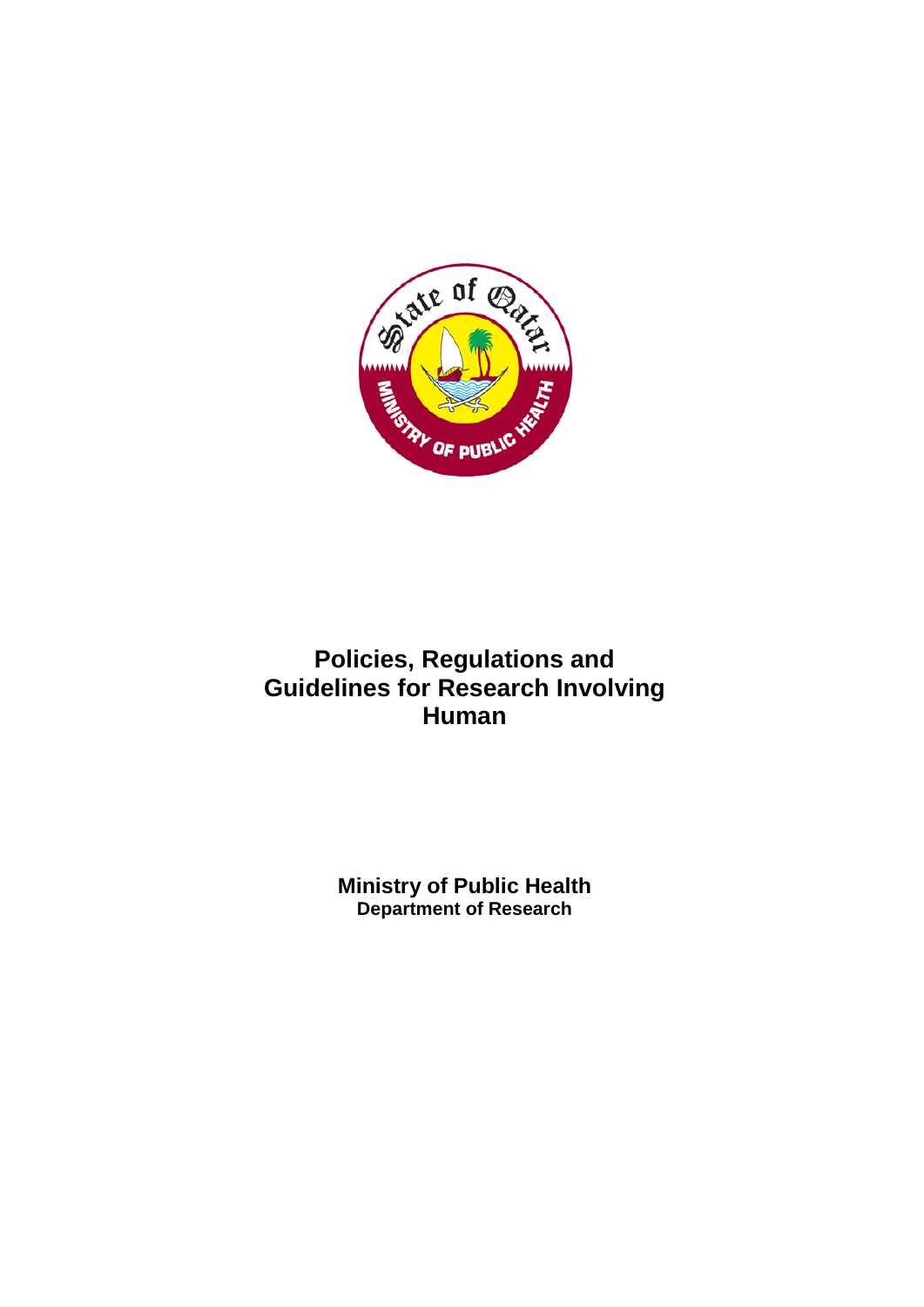#### **Preface**

There exist endless debates concerning the application of guidelines and policies for ethical conduct of research involving human subjects. These debates are likely to continue as new information becomes available. Researchers in biomedicine and the social and behavioral sciences confront the challenging task of adhering to national and international regulations in social and cultural environments in which ethical guidelines may not be easily translated or applied. This document is meant to outline ethical guidelines, policies and regulations that should be followed in Qatar in conducting research involving human subjects.

This document is reasonably comprehensive and is stated at a level that should assist scientists, subjects, reviewers and interested citizens to understand the ethics in research involving human subjects. These rules, regulations and policies should be followed since, generally, they provide guidance to resolve most ethical problems arising from research involving human subjects. However, since science is in a continuous state of flux and that specific advances may raise ethical issues, appendices will be added to this document as the need arises.

#### **The Qatar Health Research Ethics Committee has unanimously approved this document. A law to legally enforce this document is in process.**

In assembling this document, research ethics in various countries and international organizations were searched. The following publications were consulted and many were adapted or modified to meet the conditions in Qatar.

The Belmont Report.

http :/[/www. hhs .gov/ohrp/humansubjects/guidance/belmont.](http://www.hhs.gov/ohrp/humansubjects/guidance/belmont) htm

World Medical Association, Declaration of Helsinki. Ethical Principles for Medical Research Involving Human Subjects http :/[/www.wma . net/e/policy/b3](http://www.wma.net/e/policy/b3) . htm

Council for International Organizations of Medical Sciences (CIOMS)- International Ethical Guidelines for Biomedical Research Involving Human Subjects. [http://www.cioms.ch/guidelines\\_nov\\_2002\\_blurb.htm](http://www.cioms.ch/guidelines_nov_2002_blurb.htm)

US Health and Human Services Regulations for the Protection of Human **Subjects** http :/[/www. hhs .gov/ohrp/humansubjects/guidance/45cfr46](http://www.hhs.gov/ohrp/humansubjects/guidance/45cfr46) . htm

[http://grants.nih .gov/grants/policy/hs/ethical\\_guidelines.htm](http://grants.nih.gov/grants/policy/hs/ethical_guidelines.htm)

Ethical challenges in study design and informed consent for health research in resource-poor settings

[http://www.who.int/tdr/publications/publications/seb\\_topic5.htm](http://www.who.int/tdr/publications/publications/seb_topic5.htm) Council for International Organizations of Medical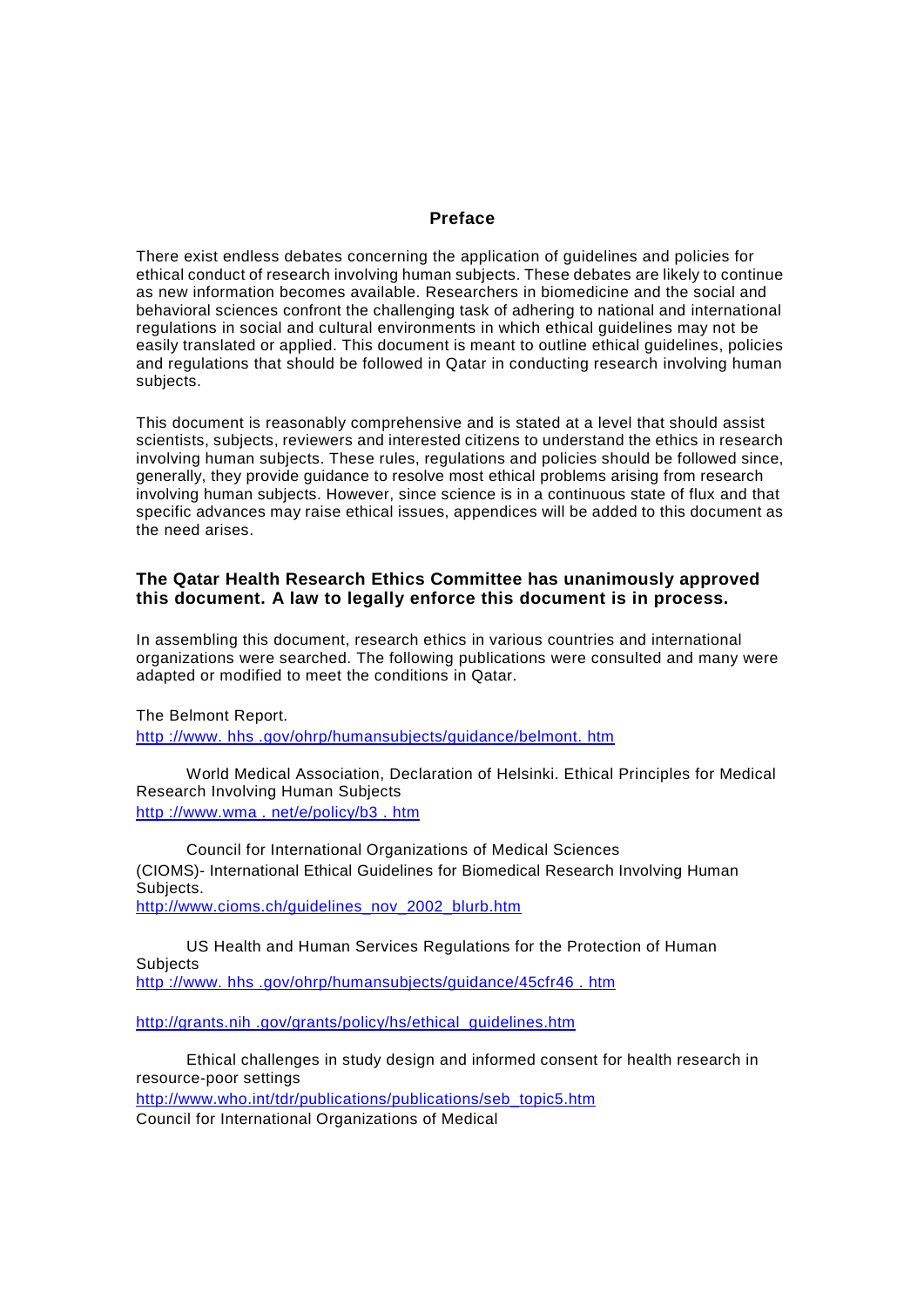Sciences [http://www.cioms.ch/frame\\_guidelines\\_nov\\_2002.](http://www.cioms.ch/frame_guidelines_nov_2002.htm) [htm](http://www.cioms.ch/frame_guidelines_nov_2002.htm)

World Medical Association Declaration of Helsinki: Ethical Principles for Medical Research Involving Human Subjects. Adopted by the 18th WMA General Assembly, Helsinki, Finland, June 1964, and amended by the: 29th WMA General Assembly, Tokyo, Japan, October 1975 35th WMA General Assembly, Venice, Italy, October 1983 41st WMA General Assembly, Hong Kong, September 1989 48th WMA General Assembly, Somerset West, Republic of South Africa, October 1996 52nd WMA General Assembly, Edinburgh, Scotland, October 2000 53th WMA General Assembly, Washington 2002 (Note of Clarification on paragraph 29 added) 55th WMA General Assembly, Tokyo 2004 (Note of Clarification on Paragraph 30 added) 59th WMA General Assembly, Seoul, October 2008 http :/[/www.wma . net/e/policy/b3](http://www.wma.net/e/policy/b3) . htm

Proceedings of the First Meeting of the Eastern Mediterranean and Arab Forum on Bioethics in Research held on August 12-14, 2008 in Cairo, Egypt and sponsored by World Health Organization, United Nations Educational, Scientific and Cultural

"Ethical Practices for Health Research in the Eastern Mediterranean Region of the World Health Organization: A Retrospective Data Analysis"

http :/[/www.plosone .org/article/fetchArticle.action?annotation](http://www.plosone.org/article/fetchArticle.action?annotation) Id=info%3Adoi%2F1 0.1371 %2Fannotation%2Fbcecd518-d53f-4028-8d98-d6b4cab57979&articleURI=info% 3Adoi%2F1 0.1371 %2Fjournal .pone.0002094

Medical Genetics Ethics, Islamic views and considerations in Iran [http://journals.tums.ac.ir/upload\\_files/pdf/4923.pdf](http://journals.tums.ac.ir/upload_files/pdf/4923.pdf)

Organization, ISESCO, and University of Maryland, USA

Kuwait Institute for Medical Specialization, the Ministry of Health, State of Kuwait [http://www.kims.org](http://www.kims.org/) .kw/Ethical%202.doc

Nils Fischer. National Bioethics Committees in selected States of North Africa and the Middle East. Journal of International Biotechnology Law, 05, (No.2), 45-58 (2008).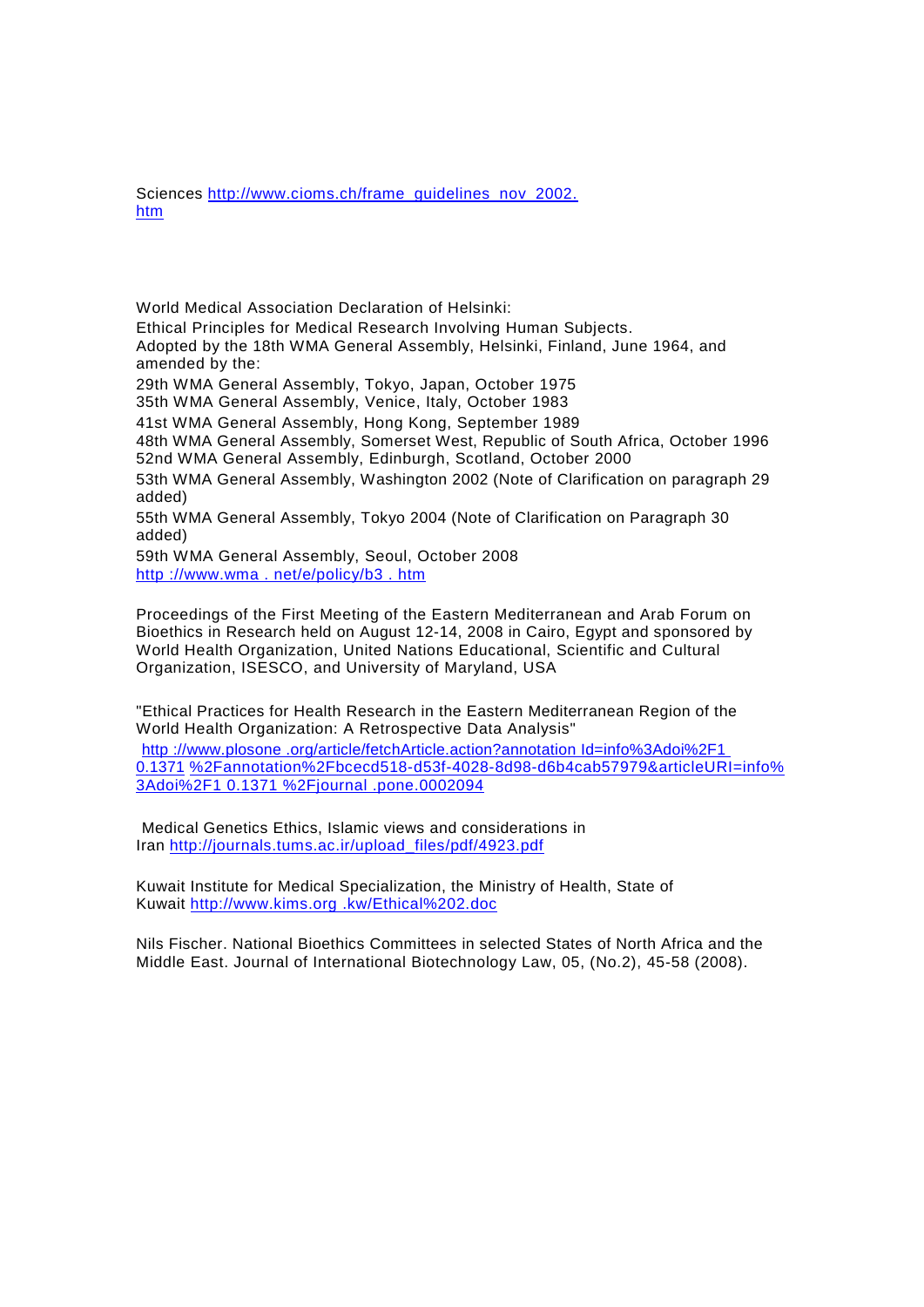### **Table of Contents**

#### **Basic Policy for Protection of Human Research Subjects**

Assuring Compliance with the Policy Institutional Review Board (IRB) Membership Institutional Review Board (IRB) Functions and Operations Institutional Review Board (IRB) Review of Research Expedited review procedures Criteria for Institutional Review Board (IRB) Approval of **Research Review by Institution** Cooperative research General Requirements for Informed Consent Research Undertaken without the Intention of Involving Human Subjects

#### **Additional Protections for Pregnant Women, Human Fetuses and Neonates Involved in Research**

Research Involving Pregnant women and fetuses Research Involving Neonates Research Involving, after delivery, the Placenta, the Dead Fetus or Fetal Material

**Protections Pertaining to Biomedical and Behavioral Research Involving Vulnerable Subjects such as Prisoners**

Composition of Institutional Review Boards Research Involving Prisoners

#### **Protections for Children Involved as Subjects in Research**

**IRB Duties** Requirements for Permission by Parents or Guardians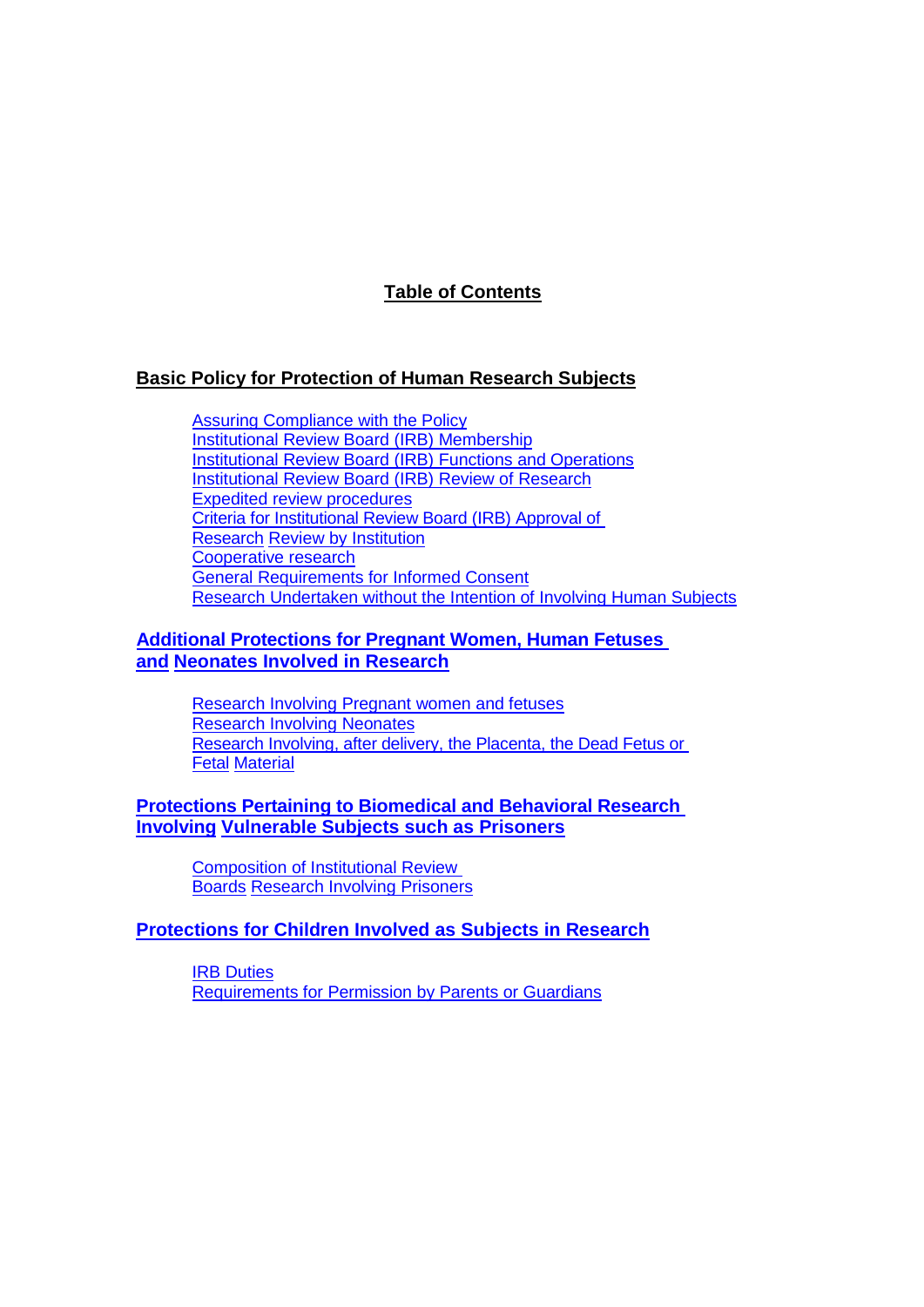## **Basic Policy for Protection of Human Research Subjects**

This policy applies to all research involving human subjects conducted, privately or governmentally supported or otherwise subject to regulation by any department of research or research organization in Qatar. This includes research conducted or supported in collaboration with a non-Qatari institution.

This policy does not affect any local or foreign laws or regulations which may otherwise be applicable and which provide additional protections for human subjects involved in research.

Research activities in which the only involvement of human subjects will be in one or more of the following categories are exempt from this policy:

(1) Research conducted in established or commonly accepted educational settings, involving normal educational practices, such as (i) research on regular and special education instructional strategies, or (ii) research on the effectiveness of or the comparison among instructional techniques, curricula, or classroom management methods.

(2) Research involving the use of educational tests (cognitive, diagnostic, aptitude, achievement), survey procedures, interview procedures or observation of public behavior, unless: (i) information obtained is recorded in such a manner that human subjects can be identified; and (ii) any disclosure of the human subjects' responses outside the research could reasonably place the subjects at risk of criminal or civil liability or be damaging to the subjects' financial standing, employability, or reputation.

(3) Research involving the collection or study of existing data, documents, records, pathological specimens, or diagnostic specimens, if these sources are publicly available or if the information is recorded by the investigator in such a manner that subjects cannot be identified.

(4) Research and demonstration projects which are designed to study, evaluate, or otherwise examine: (i) Public benefit or service programs; (ii) procedures for obtaining benefits or services under those programs; (iii) possible changes in or alternatives to those programs or procedures; or (iv) possible changes in levels of payment for benefits or services under those programs.

(5) Taste and food quality evaluation and consumer acceptance studies, (i) if wholesome foods without additives are consumed or (ii) if a food is consumed that contains a food ingredient at or below the level found to be safe, or agricultural chemical or environmental contaminant at or below the level found to be safe.

When research covered by this policy takes place in foreign countries, procedures normally followed in the foreign countries to protect human subjects with guidelines consistent with the World Medical Assembly Declaration (Declaration of Helsinki amended 1989) may be reviewed and approved by the Institutional Review Board (IRB) of the Institution in Qatar.

**Definitions:** For the purpose of this policy: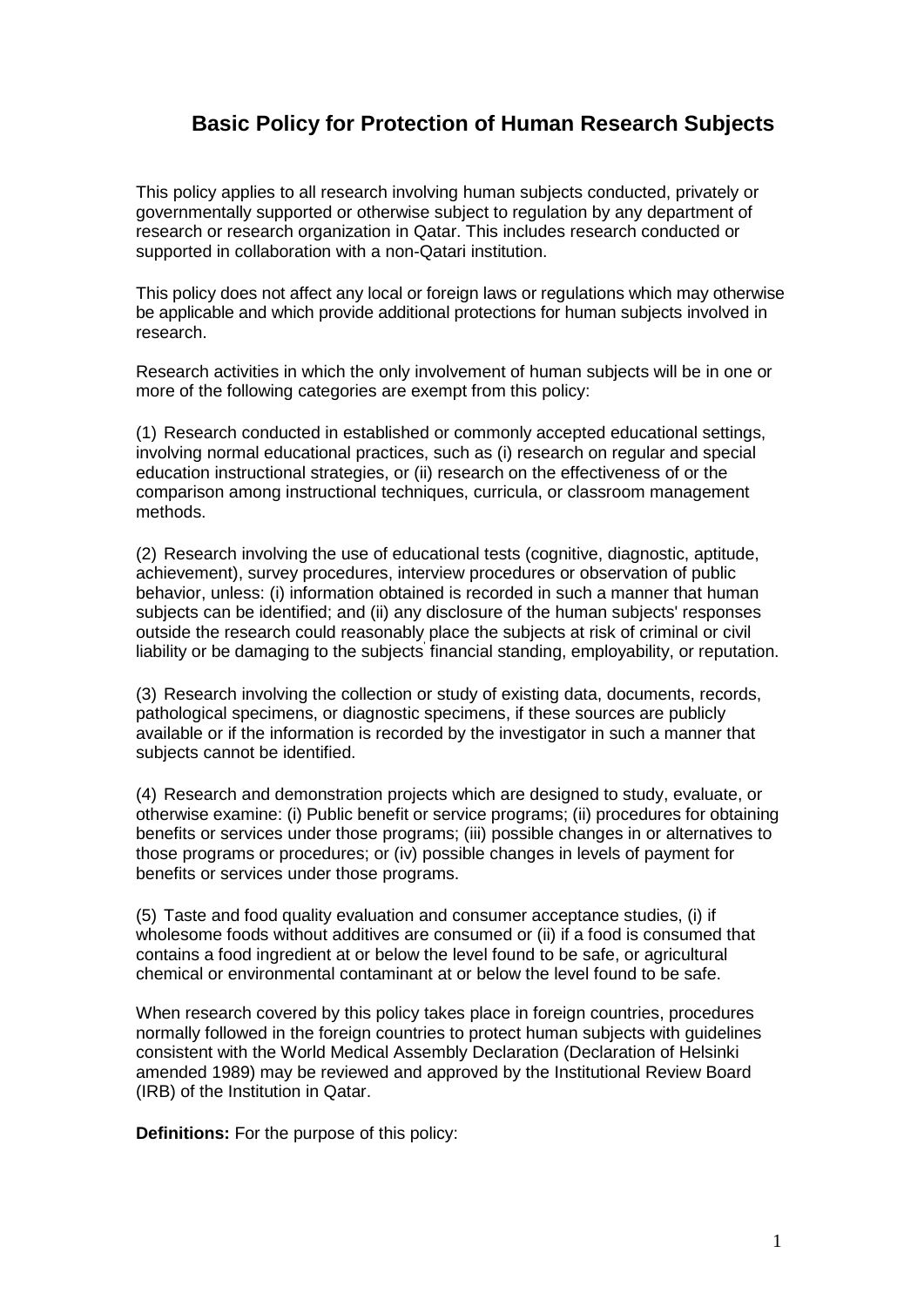(a) *Research* means a systematic investigation, including research development, testing and evaluation, designed to develop or contribute to general knowledge. Activities which meet this definition constitute research for purposes of this policy, whether or not they are conducted or supported under a program which is considered research for other purposes.

(b) *Human subject* means a living individual about whom an investigator conducting research obtains: (1) Data through intervention or interaction with the individual or (2) Identifiable private information.

*Intervention* includes both physical procedures by which data are gathered (for example, vein puncture) and manipulations of the subject or the subject's environment that are performed for research purposes.

*Interaction* includes communication or interpersonal contact between investigator and subject.

*Private in formation* includes information about behavior that occurs in a context in which an individual can reasonably expect that no observation or recording is taking place, and information which has been provided for specific purposes by an individual and which the individual can reasonably expect will not be made public (for example, a medical record). Private information must be individually identifiable (i.e., the identity of the subject is or may readily be ascertained by the investigator or associated with the information) in order for obtaining the information to constitute research involving human subjects.

(c) *IRB* means an Institutional Review Board established in accord with and for the purposes expressed in this policy.

(d) *Minimal risk* means that the probability and magnitude of harm or discomfort anticipated in the research are not greater in and of themselves than those ordinarily encountered in daily life or during the performance of routine physical or psychological examinations or tests.

#### **Assuring compliance with this policy**

(a) Each institution engaged in research which is covered by this policy shall provide written assurance satisfactory to the Ministry of Public Health of Qatar that it will comply with the requirements set forth in this policy.

(b) Institutions will conduct or support research covered by this policy only if the institution has an assurance approved as provided in the attachments to this document, and only if the institution has certified to the Ministry of Public Health that the research has been reviewed and approved by an Institutional Review Board (IRB) and will be subject to continuing review by the IRB. Assurances applicable to conducted research shall include:

(1) A statement of principles governing the institution in the discharge of its responsibilities for protecting the rights and welfare of human subjects of research conducted at or sponsored by the institution. This requirement does not preempt provisions of this policy applicable to institution-supported or regulated research and need not be applicable to any research exempted or waived.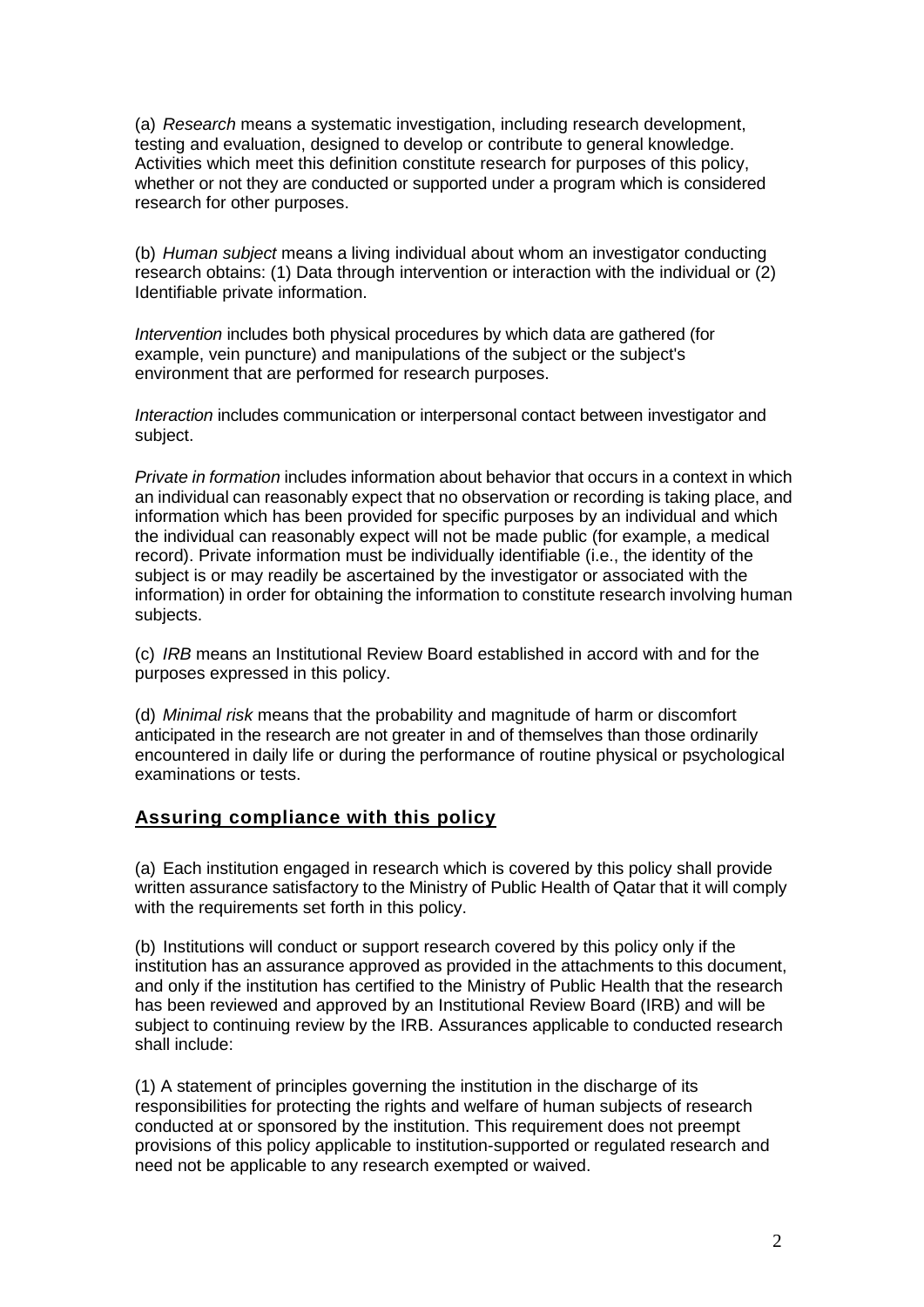(2) Designation of one or more Institutional Review Boards (IRBs) established in accordance with the requirements of this policy, and for which provisions are made for meeting space and sufficient staff to support the IRB's review and recordkeeping duties.

(3) A list of IRB members identified by name; earned degrees; representative capacity; indications of experience such as board certifications, licenses, etc., sufficient to describe each member's chief anticipated contributions to IRB deliberations; and any employment or other relationship between each member and the institution. Changes in IRB membership shall be reported to the Institution head, and to the Department of Research, Ministry of Public Health, or any successor office.

(4) Written procedures which the IRB will follow (i) for conducting its initial and continuing review of research and for reporting its findings and actions to the investigator and the institution; (ii) for determining which projects require review more often than annually and which projects need verification from sources other than the investigators that no material changes have occurred since previous IRB review; and (iii) for ensuring prompt reporting to the IRB of proposed changes in a research activity, and for ensuring that such changes in approved research, during the period for which IRB approval has already been given, may not be initiated without IRB review and approval except when necessary to eliminate apparent immediate hazards to the subject.

(5) Written procedures for ensuring prompt reporting to the IRB, and appropriate institutional officials of: (i) any unanticipated problems involving risks to subjects or others or any serious or continuing noncompliance with this policy or the requirements or determinations of the IRB; and (ii) any suspension or termination of IRB approval.

(c) The assurance shall be executed by an individual authorized to act for the institution and to assume on behalf of the institution the obligations imposed by this policy and shall be filed in such form and manner as the institutional head prescribes.

(d) The Institutional head (the person who officially authorized to represent and speaks on behalf of the institution) will evaluate all assurances submitted in accordance with this policy through such officers and employees of the institution. The institutional head' s evaluation will take into consideration the adequacy of the proposed IRB in light of the anticipated scope of the research activities and the types of subject populations likely to be involved, the appropriateness of the proposed initial and continuing review procedures in light of the probable risks, and the size and complexity of the institution.

(e) On the basis of this evaluation, the institutional head may approve or disapprove the assurance, or enter into negotiations to develop an approvable one. The institutional head may limit the period during which any particular approved assurance or class of approved assurances shall remain effective or otherwise condition or restrict approval.

(f) An institution with an approved assurance shall certify that each application or proposal for research covered by the assurance and by this Policy has been reviewed and approved by the IRB. Such certification should be submitted with the application or proposal or by such later date as may be prescribed by the institution to which the application or proposal is submitted. **Under no condition** shall research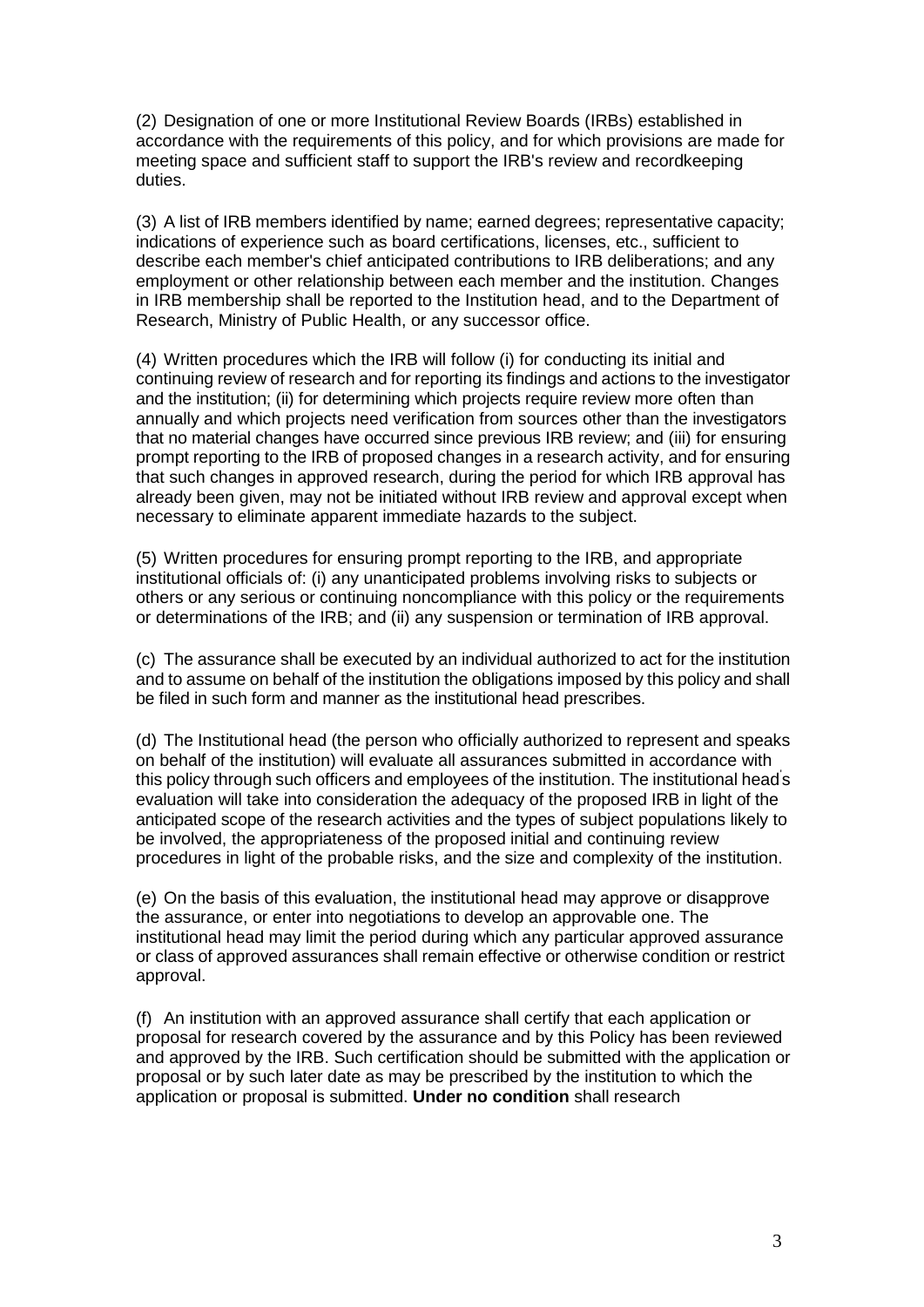covered by the Policy be supported or conducted prior to receipt of the certification that the research has been reviewed and approved by the IRB.

### **Institutional Review Board (IRB) membership**

(a) Each IRB shall have at least five members, with varying backgrounds to promote complete and adequate review of research activities commonly conducted by the institution. The IRB shall be sufficiently qualified through the experience and expertise of its members, and the diversity of the members, including consideration of cultural backgrounds and sensitivity to such issues as religion, community attitudes, etc to promote respect for its advice and counsel in safeguarding the rights and welfare of human subjects. In addition to possessing the professional competence necessary to review specific research activities, the IRB shall be able to ascertain the acceptability of proposed research in terms of institutional commitments and regulations, applicable laws, and standards of professional conduct and practice. The IRB shall therefore include persons knowledgeable in these areas. If an IRB regularly reviews research that involves a vulnerable category of subjects, such as children, prisoners, pregnant women, or handicapped or mentally disabled persons, consideration shall be given to the inclusion of one or more individuals who are knowledgeable about and experienced in working with these subjects.

(b) Every nondiscriminatory effort will be made to ensure that the composition of the IRB members is balanced, including the institution's consideration of qualified persons of both sexes. No IRB may consist entirely of members of one profession.

(c) Each IRB shall include at least one member whose primary concerns are in scientific areas and at least one member whose primary concerns are in nonscientific areas. A lay member may also be considered.

(d) Each IRB shall include at least one member who is not otherwise affiliated with the institution and who is not part of the immediate family of a person who is affiliated with the institution.

(e) No IRB may have a member participate in the IRB's initial or continuing review of any project in which the member has a conflicting interest, except to provide information requested by the IRB.

(f) An IRB may, in its discretion, invite individuals with competence in special areas to assist in the review of issues which require expertise beyond or in addition to that available on the IRB. These individuals may not vote with the IRB.

### **Institutional Review Board (IRB) functions and operations**

In order to fulfill the requirements of this policy each IRB shall: (a) Follow written procedures in the same detail as described below and, to the extent required. (b) Except when an expedited review procedure is used, review proposed research at convened meetings at which a majority of the members of the IRB are present. In order for the research to be approved, it shall receive the approval of a majority of those members present at the meeting.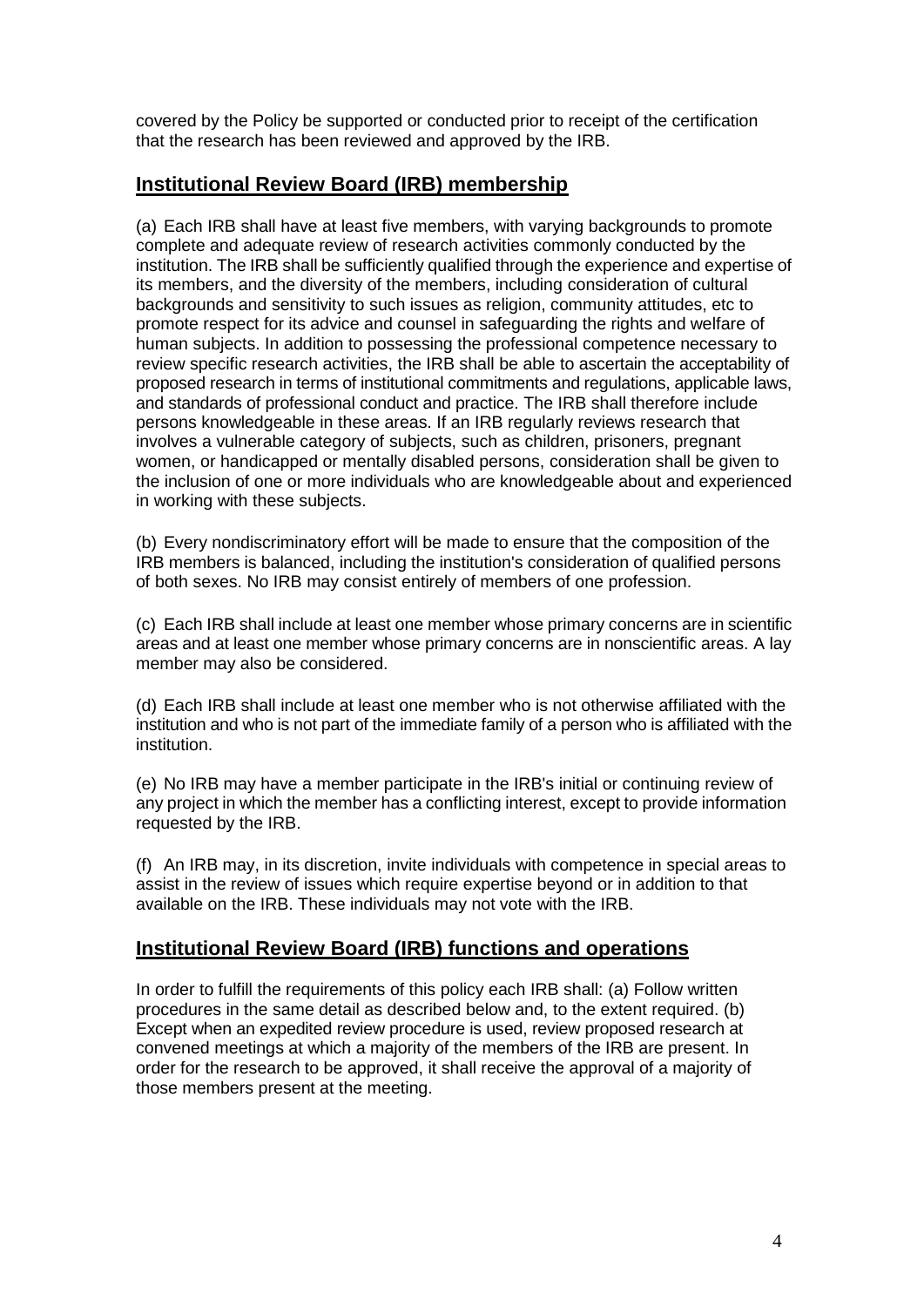### **Institutional Review Board (IRB) review of research**

(a) An IRB shall review and have authority to approve, require modifications in (to secure approval), or disapprove all research activities covered by this policy.

(b) An IRB shall require that information given to subjects as part of informed consent. The IRB may require that information be given to the subjects when in the IRB's judgment the information would meaningfully add to the protection of the rights and welfare of subject. This information must be in the language that patient / parents / guardians can read and understands.

(c) An IRB shall require documentation of informed consent or may waive documentation with appropriate justification.

(d) Within two weeks of its meeting, an IRB shall notify investigators and the institution in writing of its decision to approve or disapprove the proposed research activity or of modifications required to secure IRB approval of the research activity. If the IRB decides to disapprove a research activity, it shall include in its written notification a statement of the reasons for its decision and give the investigator an opportunity to respond in person or in writing.

(e) An IRB shall conduct continuing review of research covered by this policy at intervals appropriate to the degree of risk, but not less than once per year, and shall have authority to observe or have a third party observe the consent process and the research.

### **Expedited review procedures for certain kinds of research involving no more than minimal risk, and for minor changes in approved research**

(a) Research that may be reviewed by the IRB through an expedited review procedure may include research activities that (1) present no more than minimal risk to human subjects, and (2) involve only procedures listed in one or more of the following categories: 1) Clinical studies of drugs and medical devices only when cleared/approved for marketing and the medical use; (2) Collection of blood samples by finger stick, heel stick, ear stick, or vein puncture; 3) Prospective collection of biological specimens for research purposes by noninvasive means; 4) Collection of data through noninvasive procedures; 5) Research involving materials (data, documents, records, or specimens) that have been collected, or will be collected solely for non-research purposes; 6) Collection of data from voice, video, digital, or image recordings made for research purposes; 7) Research on individual or group characteristics or behavior (including, but not limited to, research on perception, cognition, motivation, identity, language, communication, cultural beliefs or practices, and social behavior) or research employing survey, interview, oral history, focus group, program evaluation, human factors evaluation, or quality assurance methodologies.

(b) An IRB may use the expedited review procedure to review minor changes in previously approved research during the period (of one year or less) for which approval is authorized.

(c) For multicenter, multinational research projects which have been approved by the IRBs in their relevant countries, the institutional Qatari IRB may carry an expedited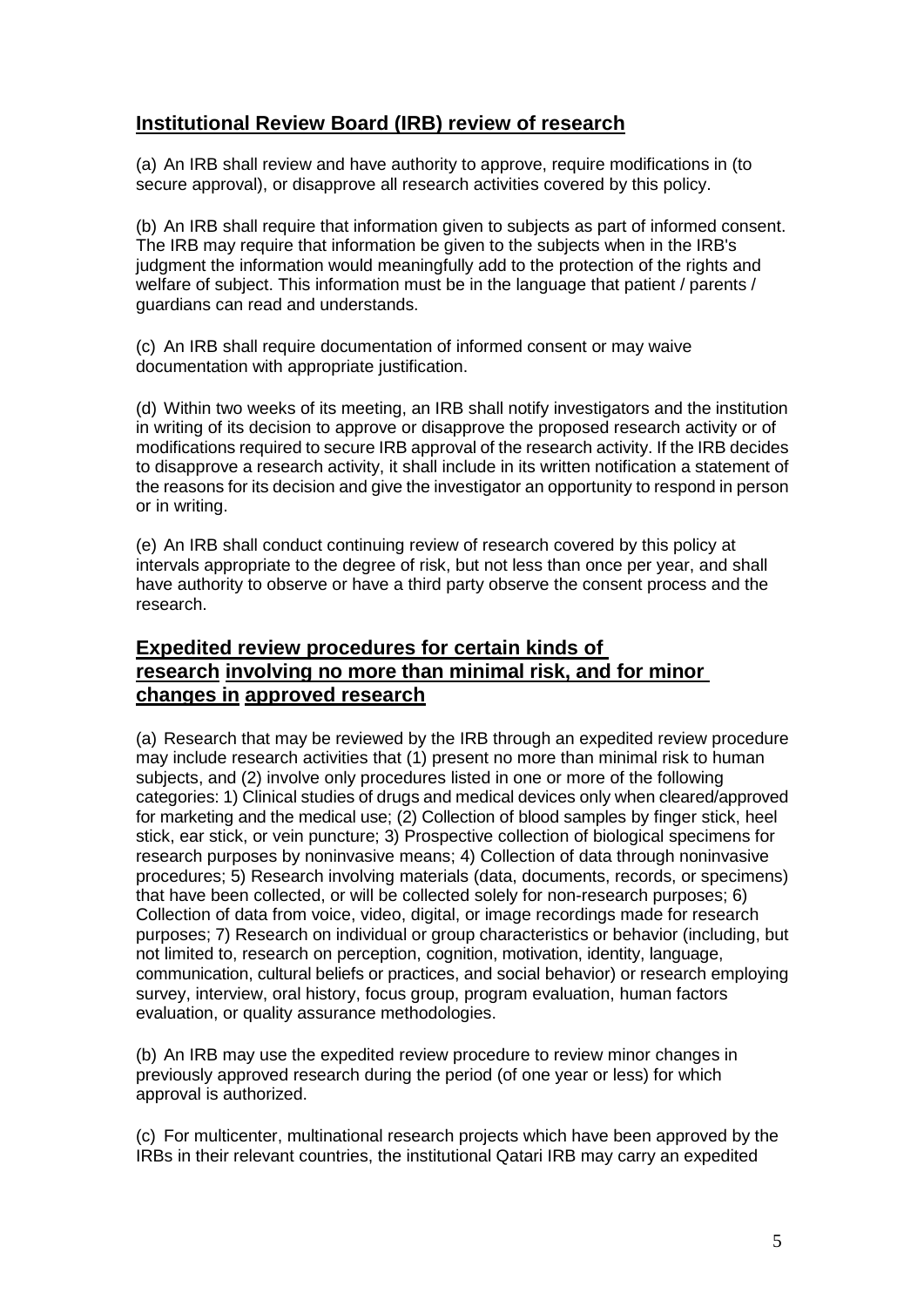review provided that a copy of relevant research ethics information as approved by the other IRBs is submitted.

Under an expedited review procedure, the review may be carried out by the IRB chairperson or by one or more experienced reviewers designated by the chairperson from among members of the IRB. In reviewing the research, the reviewers may exercise all of the authorities of the IRB except that the reviewers may not disapprove the research. A research activity may be disapproved only after review in accordance with the non-expedited procedure.

(d) Each IRB which uses an expedited review procedure shall adopt a method for keeping all members advised of research proposals which have been approved under the procedure.

(e) The institutional head may restrict, suspend, terminate, or choose not to authorize an institution's or IRB's use of the expedited review procedure.

#### **Criteria for Institutional Review Board (IRB) approval of research**

(a) In order to approve research covered by this policy the IRB shall determine that all of the following requirements are satisfied:

(1) Risks to subjects are minimized: (i) By using procedures which are consistent with sound research design and which do not unnecessarily expose subjects to risk, and (ii) whenever appropriate, by using procedures already being performed on the subjects for diagnostic or treatment purposes.

(2) Risks to subjects are reasonable in relation to anticipated benefits, if any, to subjects, and the importance of the knowledge that may reasonably be expected to result. In evaluating risks and benefits, the IRB should consider only those risks and benefits that may result from the research (as distinguished from risks and benefits of therapies subjects would receive even if not participating in the research). The IRB should not consider possible long-range effects of applying knowledge gained in the research (for example, the possible effects of the research on public policy) as among those research risks that fall within the purview of its responsibility.

(3) Selection of subjects is equitable. In making this assessment the IRB should take into account the purposes of the research and the setting in which the research will be conducted and should be particularly cognizant of the special problems of research involving vulnerable populations, such as children, prisoners, pregnant women, mentally disabled persons, or economically or educationally disadvantaged persons.

(4) Informed consent will be sought and appropriately documented from each prospective subject or the subject's legally authorized representative.

(5) When appropriate, the research plan makes adequate provision for monitoring the data collected to ensure the safety of subjects.

(6) When appropriate, there are adequate provisions to protect the privacy of subjects and to maintain the confidentiality of data.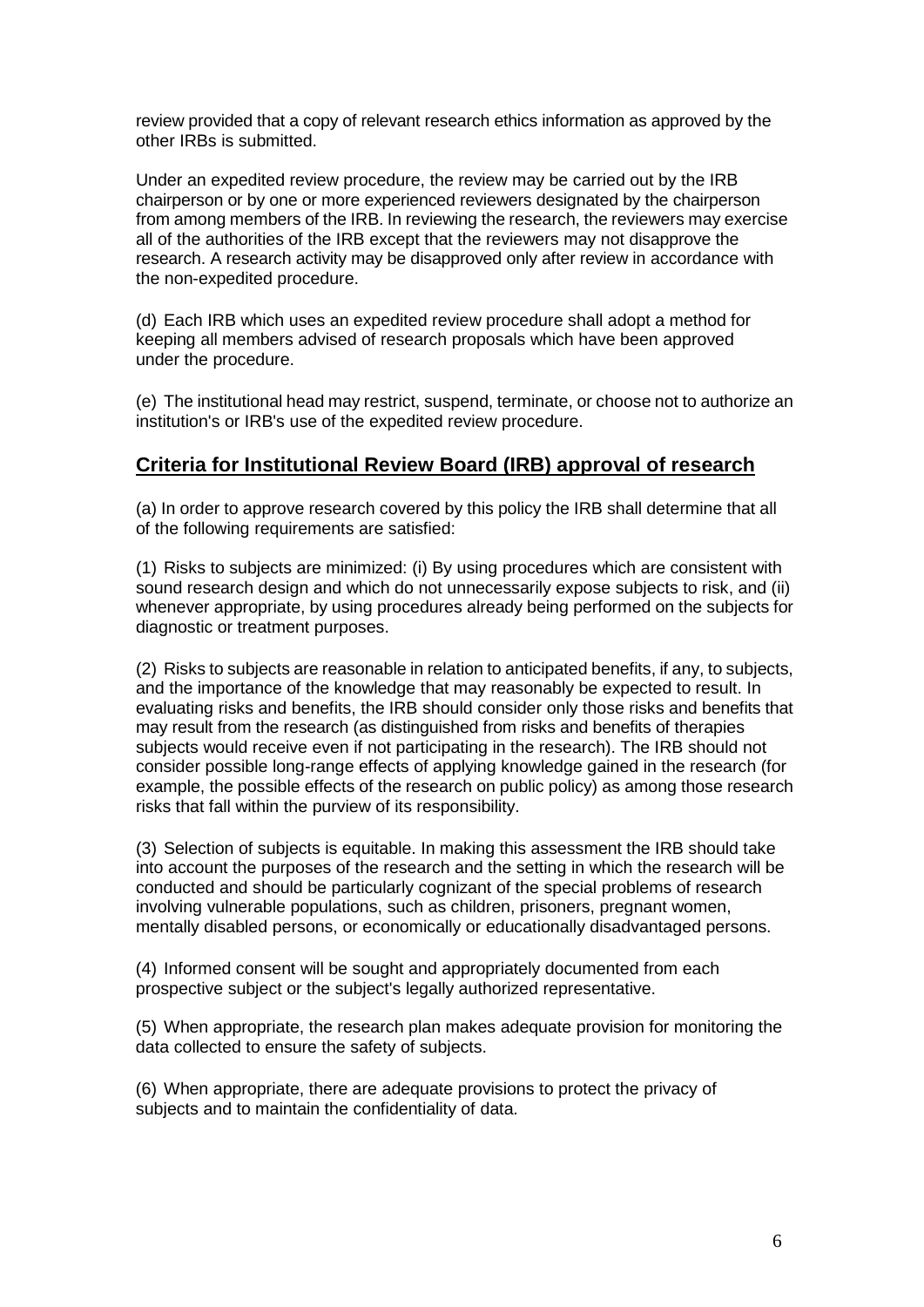(b) When some or all of the subjects are likely to be vulnerable to coercion or undue influence, such as children, prisoners, pregnant women, mentally disabled persons, or economically or educationally disadvantaged persons, additional safeguards have been included in the study to protect the rights and welfare of these subjects.

### **Review by institution**

Depending on individual institutional policies, research covered by this policy that has been approved by an IRB may be subject to further appropriate review and approval or disapproval by officials (e.g board of governors, chancellor, CEOs) of the institution. However, those officials may not approve the research if it has not been approved by an IRB.

#### **Suspension or termination of Institutional Review Board (IRB) approval of research**

An IRB shall have authority to suspend or terminate approval of research that is not being conducted in accordance with the IRB's requirements or that has been associated with unexpected serious harm to subjects. Any suspension or termination of approval shall include a statement of the reasons for the IRB's action and shall be reported promptly to the investigator, appropriate institutional officials, funding agency, as well as the Ministry of Public Health.

## **Cooperative research**

Cooperative research projects are those projects covered by this policy which involve more than one institution. In the conduct of cooperative research projects, each institution is responsible for safeguarding the rights and welfare of human subjects and for complying with this policy. With the approval of the department or institutional head, an institution participating in a cooperative project may enter into a joint review arrangement, rely upon the review of another qualified IRB, or make similar arrangements for avoiding duplication of effort. **Research collaboration with foreign institutions must provide IRB approval from the foreign institution as well as IRB approval from the Qatari institution to the funding body.**

### **Institutional Review Board (IRB) Records**

(a) An institution, or when appropriate an IRB shall prepare and maintain adequate documentation of IRB activities, including the following:

(1) Copies of all research proposals reviewed, scientific evaluations, if any, that accompany the proposals, approved sample of consent documents, progress reports submitted by investigators, and reports of injuries to subjects. (2) Minutes of IRB meetings which shall be in sufficient detail to show attendance at the meetings; actions taken by the IRB; the vote on these actions including the number of members voting for, against, and abstaining; the basis for requiring changes in or disapproving of research; and a written summary of the discussion of controversial issues and their resolution. (3) Records of continuing review activities. (4) Copies of all correspondence between the IRB and the investigators. (5) A list of IRB members in detail as described above. (6) Written procedures for the IRB in the same detail as described above. (7) Statements of significant new findings provided to subjects.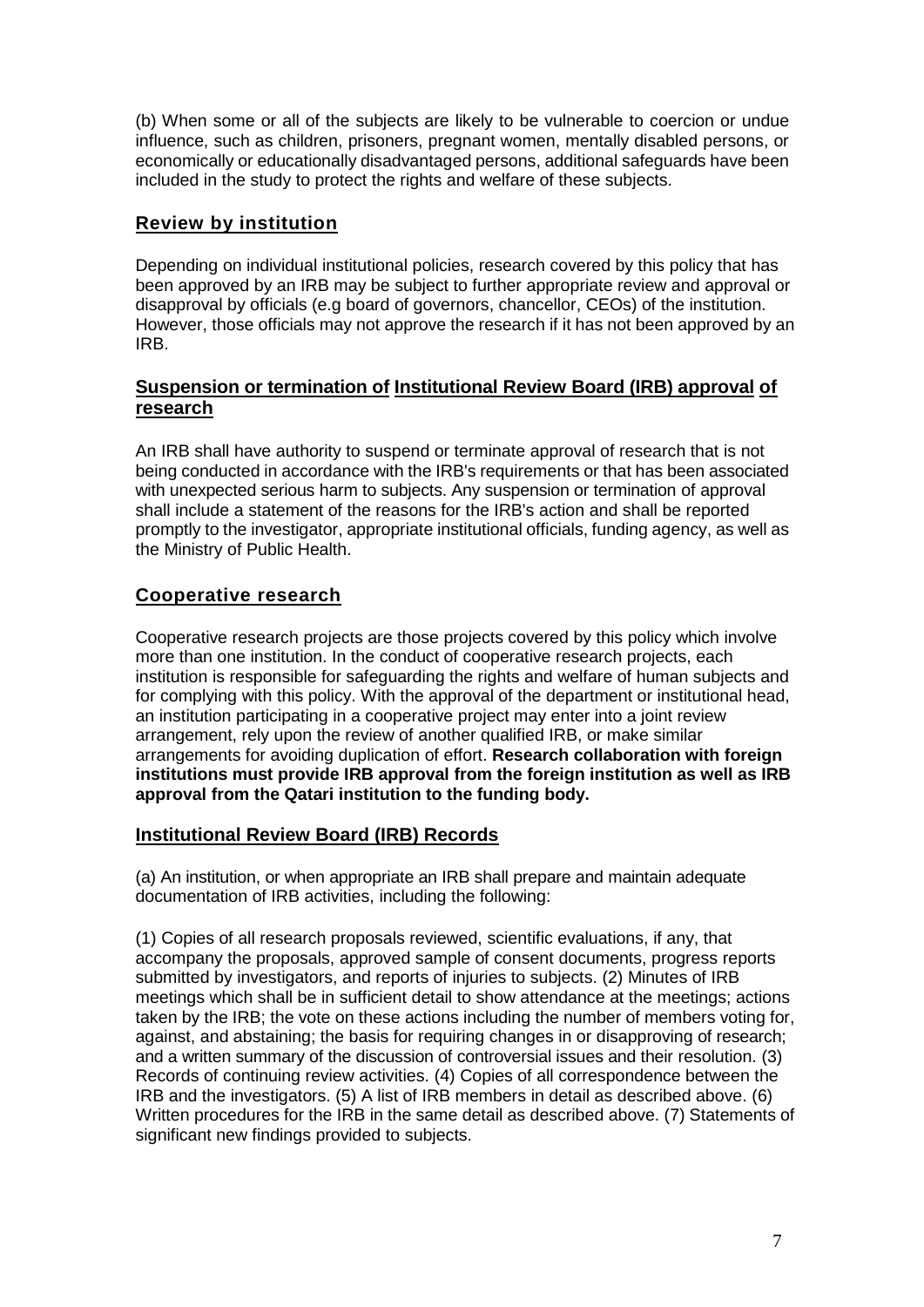(b) The records required by this policy shall be retained for at least 3 years, and records relating to research which is conducted shall be retained for at least 3 years after completion of the research. All records shall be accessible for inspection and copying by authorized representatives of the Ministry of Public Health at reasonable times and in a reasonable manner.

#### **General requirements for informed consent**

Except as provided elsewhere in this policy, no investigator may involve a human being as a subject in research covered by this policy unless the investigator has obtained the legally effective informed consent of the subject or the subject's legally authorized representative. An investigator shall seek such consent only under circumstances that provide the prospective subject or the representative sufficient opportunity to consider whether or not to participate and that minimize the possibility of coercion or undue influence. The information that is given to the subject or the representative shall be in a language understandable to the subject or the representative. No informed consent, whether oral or written, may include any exculpatory language through which the subject or the representative is made to waive or appear to waive any of the subject's legal rights, or releases or appears to release the investigator, the sponsor, the institution or its agents from liability for negligence.

(a) **Basic elements of informed consent:** In seeking informed consent the following information shall be provided to each subject: (1) A statement that the study involves research, an explanation of the purposes of the research and the expected duration of the subject's participation, a description of the procedures to be followed, and identification of any procedures which are experimental; (2) A description of any reasonably foreseeable risks or discomforts to the subject; (3) A description of any benefits to the subject or to others which may reasonably be expected from the research; (4) A disclosure of appropriate alternative procedures or courses of treatment, if any, that might be advantageous to the subject; (5) A statement describing the extent, if any, to which confidentiality of records identifying the subject will be maintained; (6) An explanation as to whether any compensation and an explanation as to whether any medical treatments are available if injury occurs and, if so, what they consist of, or where further information may be obtained; (7) An explanation of whom to contact for answers to pertinent questions about the research and research subjects' rights, and whom to contact in the event of a research-related injury to the subject; and (8) A statement that participation is voluntary, refusal to participate will involve no penalty or loss of benefits to which the subject is otherwise entitled, and the subject may discontinue participation at any time without penalty or loss of benefits to which the subject is otherwise entitled.

(b) **Additional elements of informed consent:** When appropriate, one or more of the following elements of information shall also be provided to each subject: (1) A statement that the particular treatment or procedure may involve risks to the subject (or to the embryo or fetus, if the subject is or may become pregnant) which are currently unforeseeable; (2) Anticipated circumstances under which the subject's participation may be terminated by the investigator without regard to the subject's consent; (3) Any additional costs to the subject that may result from participation in the research; (4) The consequences of a subject' s decision to withdraw from the research and procedures for orderly termination of participation by the subject; (5) A statement that significant new findings developed during the course of the research which may relate to the subjects willingness to continue participation will be provided to the subject; and (6) The approximate number of subjects involved in the study.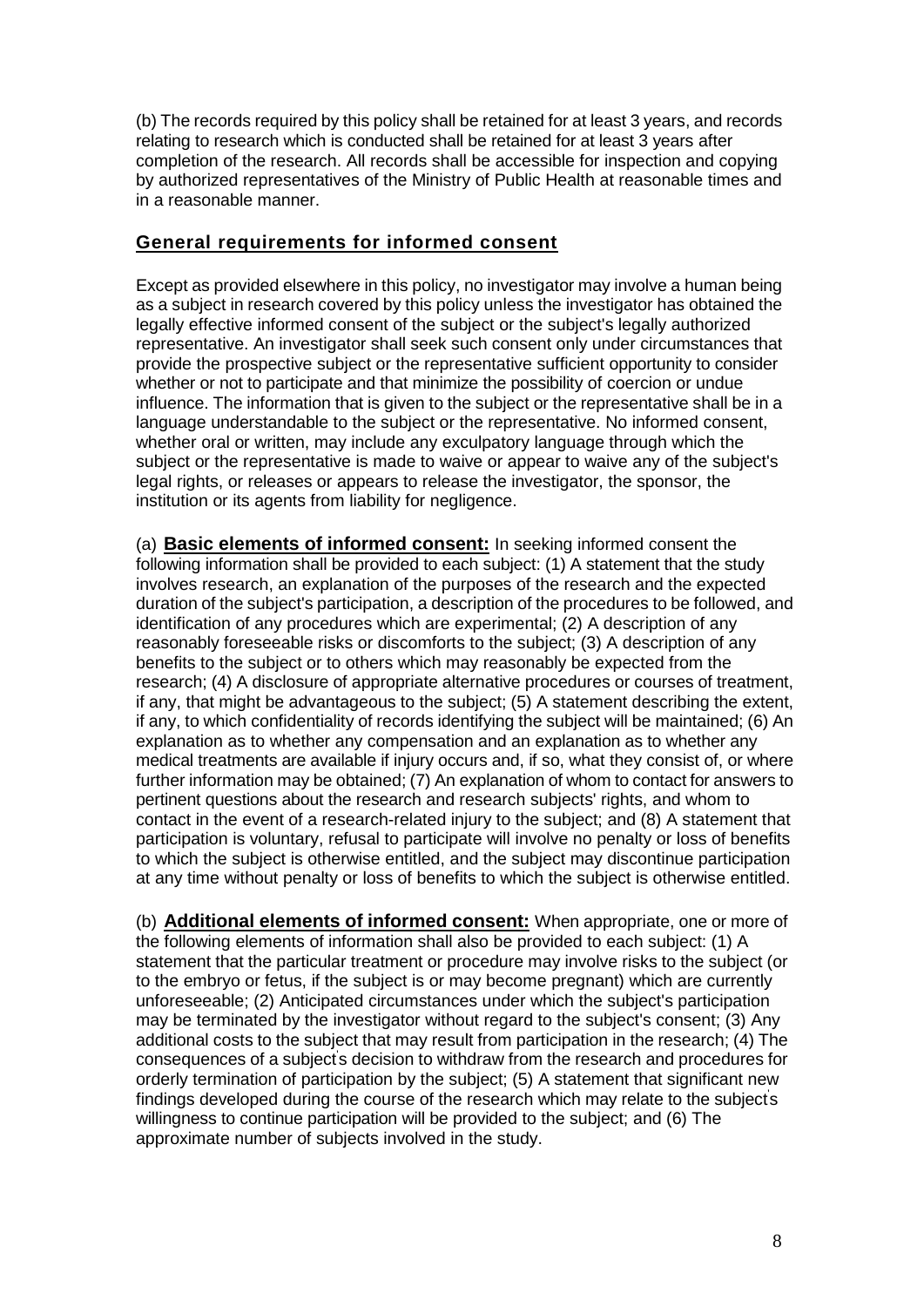(c) **An IRB may approve a consent procedure** which does not include, or which alters, some or all of the elements of informed consent set forth above, or waive the requirement to obtain informed consent provided the IRB finds and documents that: (1) The research project is to be conducted by or subject to the approval of the Ministry of Public Health officials and is designed to study, evaluate, or otherwise examine: (i) public benefit or service programs; (ii) procedures for obtaining benefits or services under those programs; (iii) possible changes in or alternatives to those programs or procedures; or (iv) possible changes in methods or levels of payment for benefits or services under those programs; (2) The research involves no more than minimal risk to the subjects; (3) The waiver or alteration will not adversely affect the rights and welfare of the subjects; (4) The research could not practicably be carried out without the waiver or alteration; and (5) Whenever appropriate, the subjects will be provided with additional pertinent information after participation.

(d) **The informed consent requirements** in this policy are not intended to preempt any applicable laws which require additional information to be disclosed in order for informed consent to be legally effective.

(e) **Nothing in this policy is intended to limit the authority of a physician** to

provide emergency medical care, to the extent the physician is permitted to do so under applicable laws.

### **Documentation of informed consent**

(a) Informed consent shall be documented by the use of a written consent form approved by the IRB and signed by the subject or the subject's legally authorized representative. A copy shall be given to the person signing the form.

(b) The consent form may be either of the following: (1) A written consent document that embodies the elements of informed consent as described above. This form may be read to the subject or the subject's legally authorized representative, but in any event, the investigator shall give either the subject or the representative adequate opportunity to read it before it is signed; or (2) A short form written consent document stating that the elements of informed consent as described above have been presented orally to the subject or the subject's legally authorized representative. When this method is used, there shall be a witness to the oral presentation. Also, the IRB shall approve a written summary of what is to be said to the subject or the representative. Only the short form itself is to be signed by the subject or the representative. However, the witness shall sign both the short form and a copy of the summary, and the person actually obtaining consent shall sign a copy of the summary. A copy of the summary shall be given to the subject or the representative, in addition to a copy of the short form.

(c) An IRB may waive the requirement for the investigator to obtain a signed consent form for some or all subjects if it finds either: (1) that the only record linking the subject and the research would be the consent document and the principal risk would be potential harm resulting from a breach of confidentiality. Each subject will be asked whether the subject wants documentation linking the subject with the research, and the subject's wishes will govern; or (2) that the research presents no more than minimal risk of harm to subjects and involves no procedures for which written consent is normally required outside of the research context.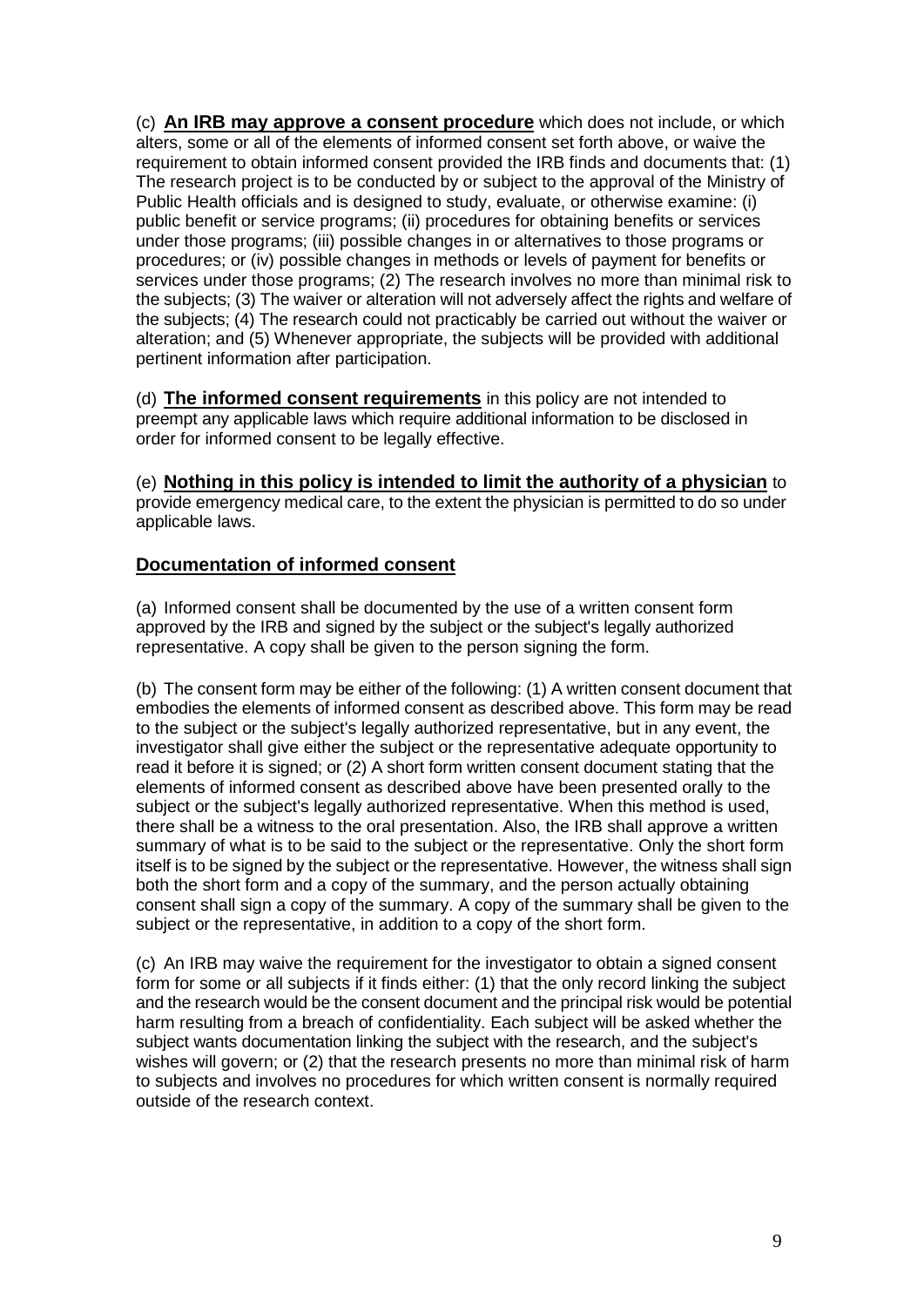Cases in which the documentation requirement is waived, the IRB may require the investigator to provide subjects with a written statement regarding the research.

#### **Applications and proposals lacking definite plans for involvement of human subjects**

Certain types of research applications are submitted to departments or institutions with the knowledge that subjects may be involved within the period of support, but definite plans would not normally be set forth in the application or proposal. These include projects in which human subjects' involvement will depend upon completion of instruments, prior animal studies, or purification of compounds. **These applications need not be reviewed by an IRB before an award may be made.** However, except for research exempted or waived, **no human subjects may be involved** and no human research can be supported until the project has been reviewed and approved by the IRB, as provided in this policy, and certification are submitted by the institution to the funding body.

### **Research undertaken without the intention of involving human subjects**

In the event research is undertaken without the intention of involving human subjects, but it is later proposed to involve human subjects in the research, the research shall first be reviewed and approved by an IRB, as provided in this policy, a certification submitted, by the institution, to the funding body, and final approval given to the proposed change by the funding body.

#### **Evaluation and disposition of applications and proposals for research to be conducted or supported by Intramural staff of a Department or an Institution**

(a) All applications and proposals involving human subjects submitted by the intramural officers and employees of a department or an institution must be reviewed by an approved IRB that is not necessarily residing in the same Department or Institution. (b) On the basis of this evaluation, the Department or Institution head may approve or disapprove the submission of the application or proposal, or enter into negotiations to develop an approvable one.

### **Use of Research funds**

Research funds administered by a department or institution may not be expended for research involving human subjects unless the requirements of this policy have been satisfied.

#### **Early termination of research support: Evaluation of applications and proposals**

(a) The institutional head as well as the Department of Research at the Qatar Ministry of Public Health may require the funding body that research support for any project be terminated or suspended in the manner prescribed in applicable program requirements, when the institution has materially failed to comply with the terms of this policy. (b) In making decisions about supporting or approving applications or proposals covered by this policy the institutional head may take into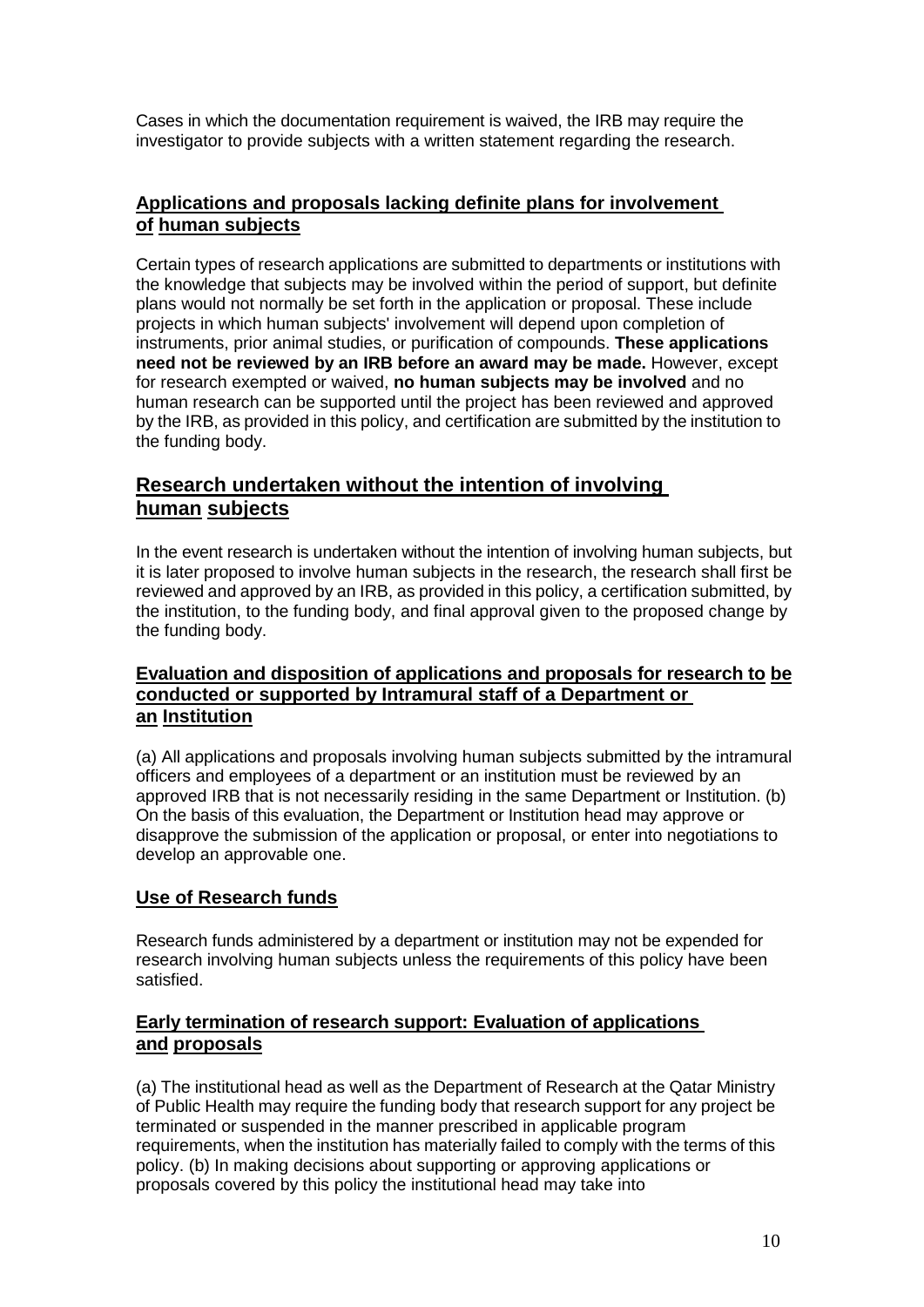account, in addition to all other eligibility requirements and program criteria, factors such as whether the applicant or the person or persons who would direct or has/have directed the scientific and technical aspects of an activity has/have materially failed to discharge responsibility for the protection of the rights and welfare of human subjects.

#### **Additional Conditions**

With respect to any research project or any class of research projects the institutional head may impose additional conditions prior to or at the time of approval when in his/her judgment additional conditions are necessary for the protection of human subjects.

### **ADDITIONAL PROTECTIONS FOR PREGNANT WOMEN, HUMAN FETUSES AND NEONATES INVOLVED IN RESEARCH**

This section applies to all research involving pregnant women, human fetuses, neonates of uncertain viability, or nonviable neonates. This includes all research conducted by any person in any facility in Qatar.

### **Definitions**

For the purpose of this policy, the following applies:

Dead fetus: means a fetus that does not exhibit heartbeat, spontaneous respiratory activity, spontaneous movement of voluntary muscles, or pulsation of the umbilical cord.

Delivery: means complete separation of the fetus from the woman by expulsion or extraction or any other means.

Fetus: means the product of conception from implantation until delivery.

Neonate: means a newborn.

Nonviable: neonate means a neonate after delivery that, although living is not viable. Pregnancy: encompasses the period of time from implantation until delivery. A woman shall be assumed to be pregnant if she exhibits any of the pertinent presumptive signs of pregnancy, such as missed menses, until the results of a pregnancy test are negative or until delivery.

Viable: as it pertains to the neonate, means being able, after delivery, to survive (given the benefit of available medical therapy) to the point of independently maintaining heartbeat and respiration.

#### **Duties of IRBs in connection with research involving pregnant women, fetuses, and neonates**

In addition to other responsibilities assigned to IRBs, each IRB shall review research and approve only research which satisfies the conditions of all applicable sections of this policy.

### **Research involving pregnant women or fetuses**

Pregnant women or fetuses may be involved in research if all of the following conditions are met:

(a) Where scientifically appropriate, preclinical studies, including studies on pregnant animals, and clinical studies, including studies on non-pregnant women, have been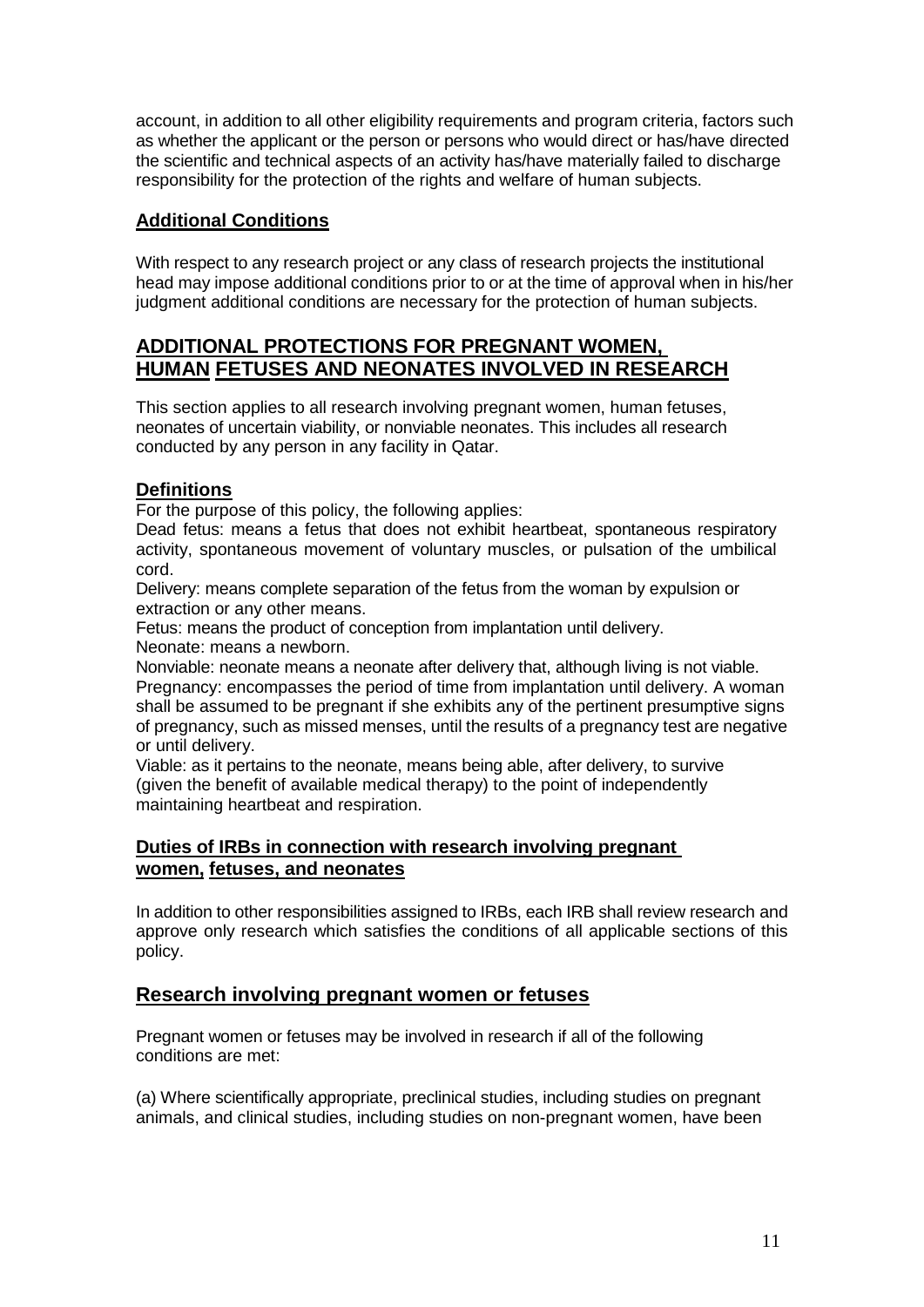conducted and provide data for assessing potential risks to pregnant women and fetuses;

(b) The risk to the fetus is caused solely by interventions or procedures that hold out the prospect of direct benefit for the woman or the fetus; or, if there is no such prospect of benefit, the risk to the fetus is not greater than minimal and the purpose of the research is the development of important biomedical knowledge which cannot be obtained by any other means;

(c) Any risk is the least possible for achieving the objectives of the research;

(d) If the research holds out the prospect of direct benefit to the pregnant woman, the prospect of a direct benefit both to the pregnant woman and the fetus, or no prospect of benefit for the woman nor the fetus when risk to the fetus is not greater than minimal and the purpose of the research is the development of important biomedical knowledge that cannot be obtained by any other means, her consent is obtained in accord with the informed consent provisions described above;

(e) If the research holds out the prospect of direct benefit solely to the fetus then the consent of the pregnant woman and the father is obtained in accord with the informed consent provisions described above except that the father's consent need not be obtained if he is unable to consent because of unavailability, incompetence, or temporary incapacity or the pregnancy resulted from rape or incest.

(f) Each individual providing consent is fully informed regarding the reasonably foreseeable impact of the research on the fetus or neonate;

(g) For children as defined above, who are pregnant, assent and permission are obtained in accord with the provisions of (d) above;

(h) No inducements, monetary or otherwise, will be offered to terminate a pregnancy;

(i) Individuals engaged in the research will have no part in any decisions as to the timing, method, or procedures used to terminate a pregnancy; except as a part of an approved randomized clinical trials in which decision about timing, method or procedure of delivery will be made by randomization, and

(j) Individuals engaged in the research will have no part in determining the viability of a neonate, except as a part of RCT in which the decision will be made by randomization.

#### **Research involving neonates**

(a) **Neonates of uncertain viability and nonviable neonates** may be involved in research if all of the following conditions are met:

(1) Where scientifically appropriate, preclinical and clinical studies have been conducted and provide data for assessing potential risks to neonates; (2) Each individual providing consent is fully informed regarding the reasonably foreseeable impact of the research on the neonate; (3) Individuals engaged in the research will have no part in determining the viability of a neonate; (4) The requirements of paragraph (b) or (c) of this section have been met as applicable.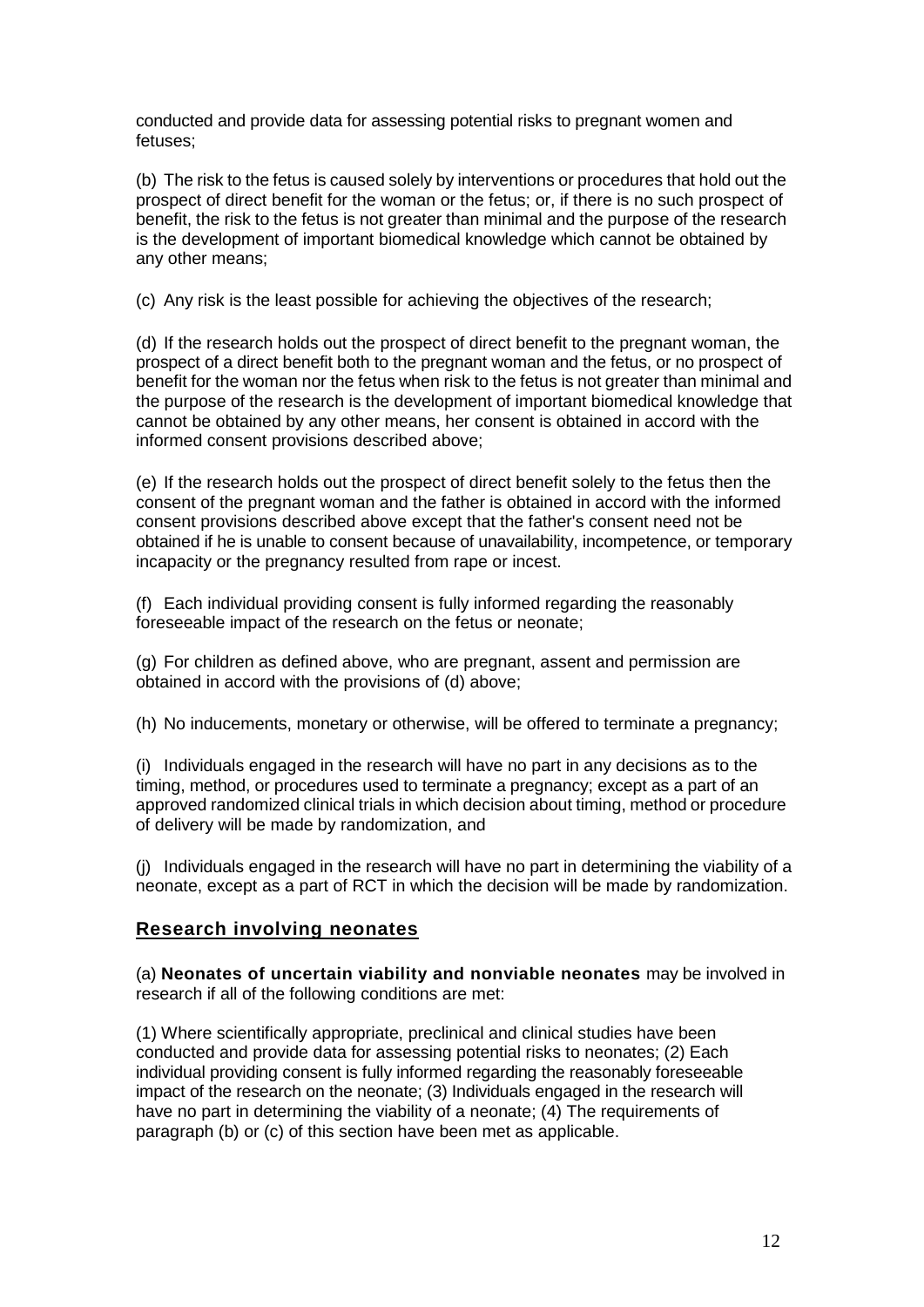(b) **Neonates of uncertain viability.** Until it has been ascertained whether or not a neonate is viable, a neonate **may not** be involved in research covered by this subpart **unless** the following additional conditions have been met:

(1) The IRB determines that: (i) The research holds out the prospect of enhancing the probability of survival of the neonate to the point of viability, and any risk is the least possible for achieving that objective, or (ii) The purpose of the research is the development of important biomedical knowledge which cannot be obtained by other means and there will be no added risk to the neonate resulting from the research; and, (2) When the neonate survives as a result of any research intervention, he will be at a very high risk of adverse neuro-developmental outcome later in his life. This must be clearly explained to the parents at the time of taking their consent. (3) The legally effective informed consent as described above is obtained, and it is suggested that the individual researcher, IRB and the institution should have indemnity against the legal consequences of this outcome.

(c) **Nonviable neonates.** After delivery, nonviable neonate may not be involved in research covered by this subpart unless all of the following additional conditions are met:

(1) Vital functions of the neonate will not be artificially maintained; (2) The research will not terminate the heartbeat or respiration of the neonate; (3) There will be no added risk to the neonate resulting from the research; (4) The purpose of the research is the development of important biomedical knowledge that cannot be obtained by other means; and (5) The legally effective informed consent has been obtained.

(d) **Viable neonates.** A neonate, after delivery, that has been determined to be viable may be included in research only to the extent permitted by and in accord with the requirements of this policy.

### **Research involving, after delivery, the placenta, the dead fetus or fetal material**

(a) Research involving, after delivery, the placenta; the dead fetus; macerated fetal material; or cells, tissue, or organs excised from a dead fetus, shall be conducted only in accord with any applicable laws and regulations regarding such activities.

(b) If information associated with material described above is recorded for research purposes in a manner that living individuals can be identified, directly or through identifiers linked to those individuals, those individuals are research subjects and all pertinent subparts of this policy are applicable.

## **Additional Protections Pertaining To Biomedical**

## **And Behavioral Research Involving Vulnerable**

### **Subjects Applicability**

(a) The regulations in this subpart are applicable to all biomedical and behavioral research conducted involving vulnerable subjects (e.g. prisoners) in addition to those imposed above; and (b) Nothing in this subpart shall be construed as indicating that compliance with the procedures set forth herein will authorize research involving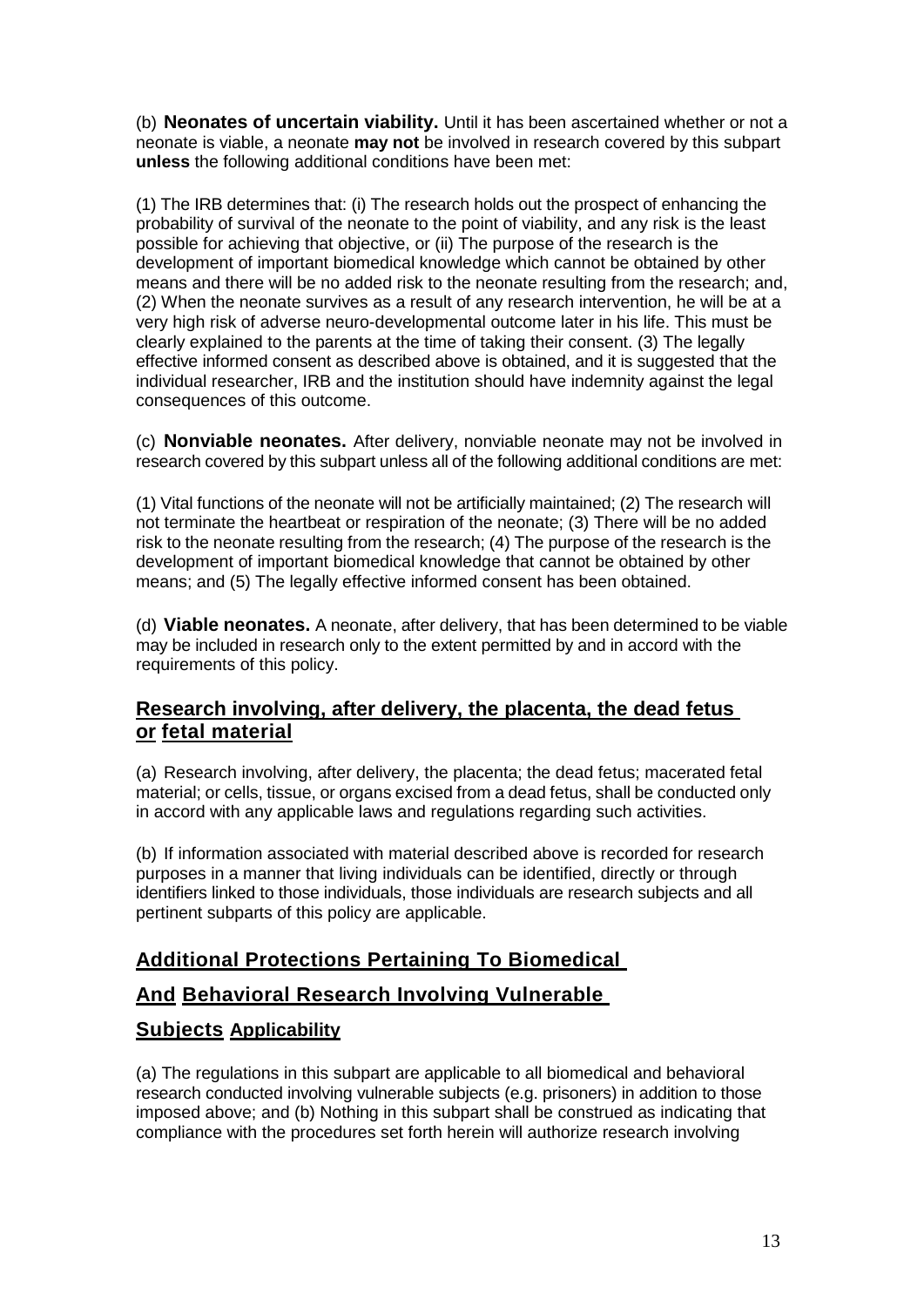vulnerable subjects such as prisoners, to the extent such research is limited or barred by applicable laws.

#### **Purpose**

The purpose of this subpart is to provide additional safeguards for the protection of vulnerable subjects such as prisoners since they may be under constraints because of their circumstances (e.g. incarceration, for prisoners) which could affect their ability to make a truly voluntary and un-coerced decision whether or not to participate as subjects in research.

#### **Composition of Institutional Review Boards where vulnerable subjects are involved**

In addition to satisfying the above requirements, an Institutional Review Board shall also meet the following specific requirements:

(a) A majority of the Board (exclusive of prisoner members for example) shall have no association with the prison involved, apart from their membership on the Board; and (b) At least one member of the Board shall be a prisoner, or a prisoner representative with appropriate background and experience to serve in that capacity, except that where a particular research project is reviewed by more than one Board; only one Board needs satisfy this requirement.

#### **Additional duties of the Institutional Review Boards where prisoners are involved**

(a) In addition to all other responsibilities prescribed above for Institutional Review Boards, the Board shall review and approve such research only if it finds that:

(1) The research under review represents one of the categories of research permissible; (2) Any possible advantages accruing to the prisoner through his or her participation in the research are not of such a magnitude that his or her ability to weigh the risks of the research against the value of such advantages is impaired; (3) The risks involved in the research are commensurate with risks that would be accepted by non-prisoner volunteers; (4) Procedures for the selection of subjects within the prison are fair to all prisoners and immune from arbitrary intervention by prison authorities or prisoners. Unless the principal investigator provides to the Board justification in writing for following some other procedures, control subjects must be selected randomly from the group of available prisoners who meet the characteristics needed for that particular research project; (5) The consent form information is presented in language which is understandable to the subject population; (6) Adequate assurance exists that parole boards will not take into account a prisoner's participation in the research, and each prisoner is clearly informed in advance that participation in the research will have no effect on his or her parole; and (7) Where the Board finds there may be a need for follow-up examination or care of participants after the end of their participation, adequate provision has been made for such examination or care, taking into account the varying lengths of individual prisoners sentences, and for informing participants of this fact.

(b) The IRB shall carry out such other duties as may be assigned, and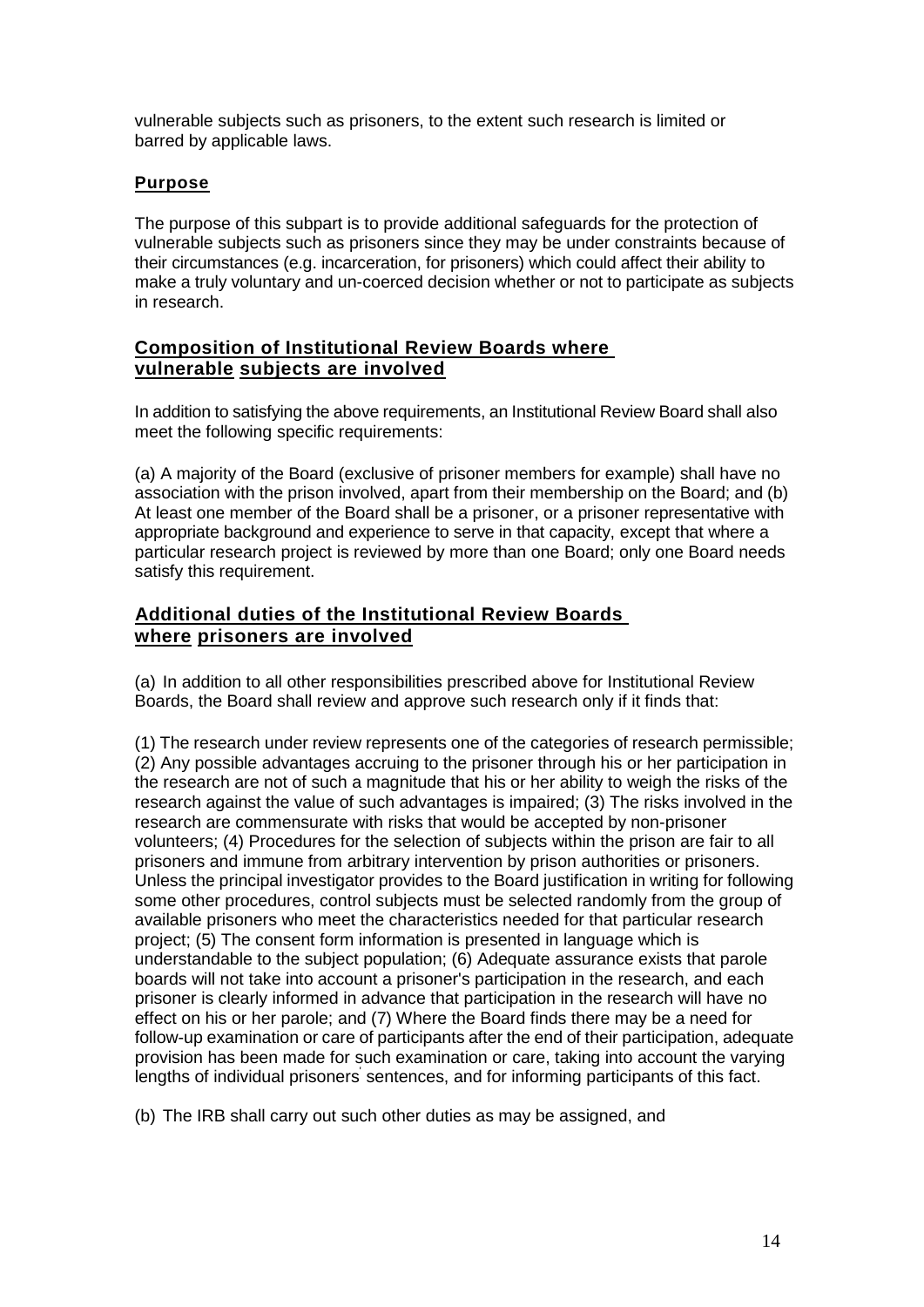(c) The institution shall certify to the funding body and the Ministry of Public Health that the duties of the IRB under this section have been fulfilled.

#### **Permitted research involving prisoners**

(a) Biomedical or behavioral research may involve prisoners as subjects only if:

(1) The institution responsible for the conduct of the research has certified that the IRB has approved the research; and (2) In the judgment of the funding body and the Ministry of Public Health, the proposed research involves solely the following:

(i) Study of the possible causes, effects, and processes of incarceration, and of criminal behavior, provided that the study presents no more than minimal risk and no more than inconvenience to the subjects; (ii) Study of prisons as institutional structures or of prisoners as incarcerated persons, provided that the study presents no more than minimal risk and no more than inconvenience to the subjects; (iii) Research on conditions particularly affecting prisoners as a class (for example, vaccine trials and research on social and psychological problems such as alcoholism, drug addiction, and sexual assaults) provided that the study may proceed only after the Ministry of Public Health has consulted with appropriate experts; or (iv) Research on practices, both innovative and accepted, which have the intent and reasonable probability of improving the health or well-being of the subject. In cases in which those studies require the assignment of prisoners in a manner consistent with protocols approved by the IRB to control groups which may not benefit from the research, the study may proceed only after the Ministry of Public Health has consulted with appropriate experts, of the intent to approve such research.

#### **Additional Protections For Children Involved As Subjects In Research**

(a) This subpart applies to all research involving children as subjects either in Qatar or in collaboration with foreign institutions. Institutional heads may adopt non-substantive procedural modifications as may be appropriate from an administrative standpoint.

(b) Exemptions applicable to this subpart include those mentioned above involving research conducted in established or commonly accepted educational settings; involving the use of educational tests; the collection or study of existing data; research and demonstration projects; and taste and food quality evaluation and consumer acceptance studies. Exemption regarding educational tests is also applicable to this subpart. However, exemption for research involving survey or interview procedures or observations of public behavior does not apply to research covered by this subpart, except for research involving observation of public behavior when the investigator(s) do not participate in the activities being observed.

(c) The exceptions, additions, and provisions for waiver as they appear above are applicable to this subpart.

#### **Definitions.**

The definitions described above shall be applicable to this subpart as well. In addition, as used in this subpart: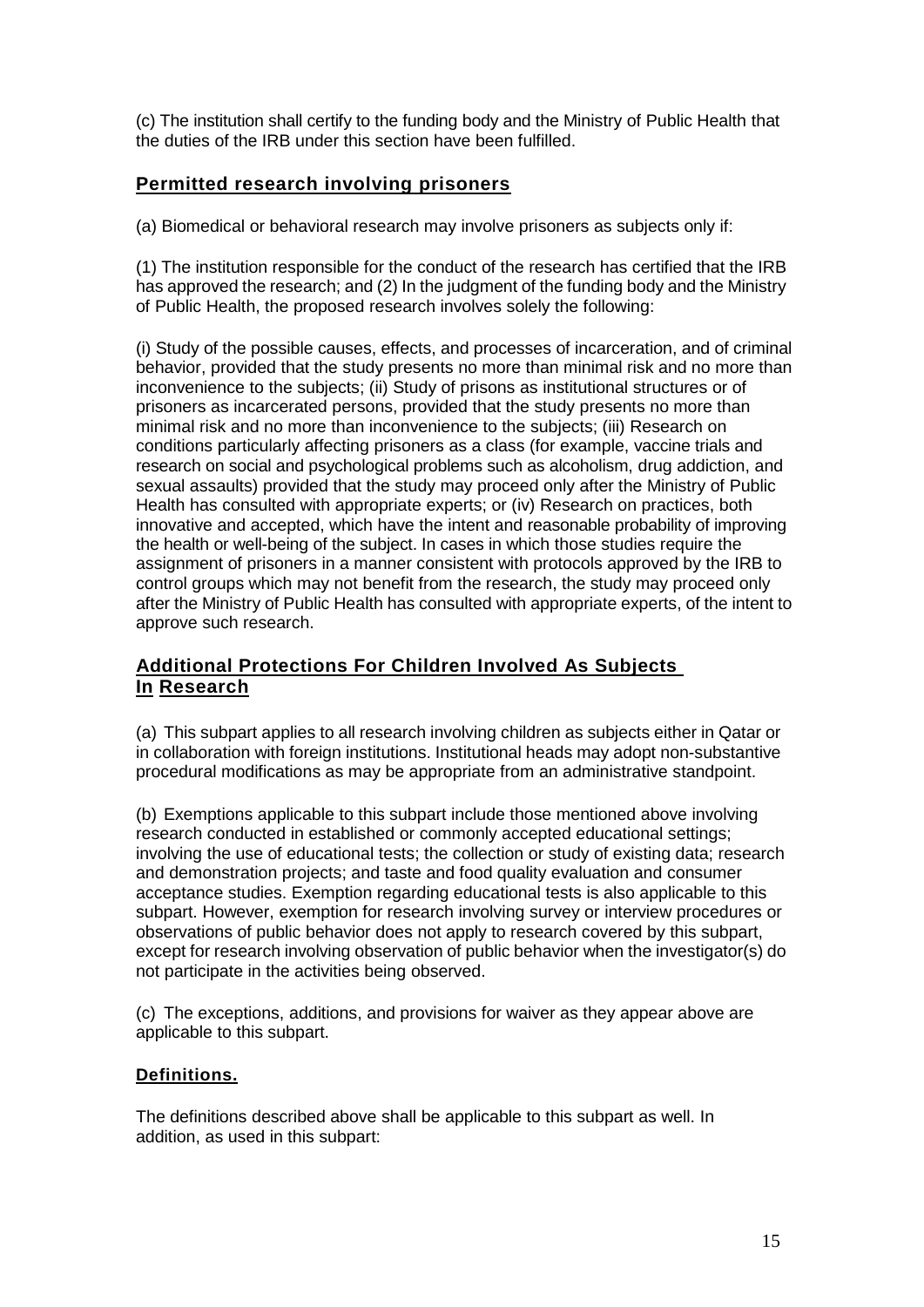(a) *Children* are persons who have not attained the legal age for consent to treatments or procedures involved in the research, under the applicable law of the State of Qatar. (i.e. less than 18 years of age).

(b) *Assent* means a child's affirmative agreement to participate in research. Mere failure to object should not, absent affirmative agreement, be construed as assent.

(c) *Permission* means the agreement of parent(s) or guardian to the participation of their child in research.

#### **IRB duties.**

In addition to other responsibilities assigned to IRBs, each IRB shall review research covered by this subpart and approve only research which satisfies the conditions of all applicable sections of this subpart.

#### **Research not involving greater than minimal risk**

Institutions will conduct or fund research in which the IRB finds that no greater than minimal risk to children is presented, and only if the IRB finds that adequate provisions are made for soliciting the assent of the children and the permission of their parents or guardians, as set forth in this policy.

#### **Research involving greater than minimal risk but presenting the prospect of direct benefit to the individual subjects**

Institutions will conduct or fund research in which the IRB finds that more than minimal risk to children is presented by an intervention or procedure that holds out the prospect of direct benefit for the individual subject, or by a monitoring procedure that is likely to contribute to the subject's well-being, only if the IRB finds that:

(a) The risk is justified by the anticipated benefit to the subjects;

(b) The relation of the anticipated benefit to the risk is at least as favorable to the subjects as that presented by available alternative approaches; and

(c) Adequate provisions are made for soliciting the assent of the children and permission of their parents or guardians.

#### **Research involving greater than minimal risk and no prospect of direct benefit to individual subjects, but likely to yield generalizable knowledge about the subject's disorder or condition**

Institutions will conduct or fund research in which the IRB finds that more than minimal risk to children is presented by an intervention or procedure that does not hold out the prospect of direct benefit for the individual subject, or by a monitoring procedure which is not likely to contribute to the well-being of the subject, only if the IRB finds that:

(a) The risk represents a minor increase over minimal risk;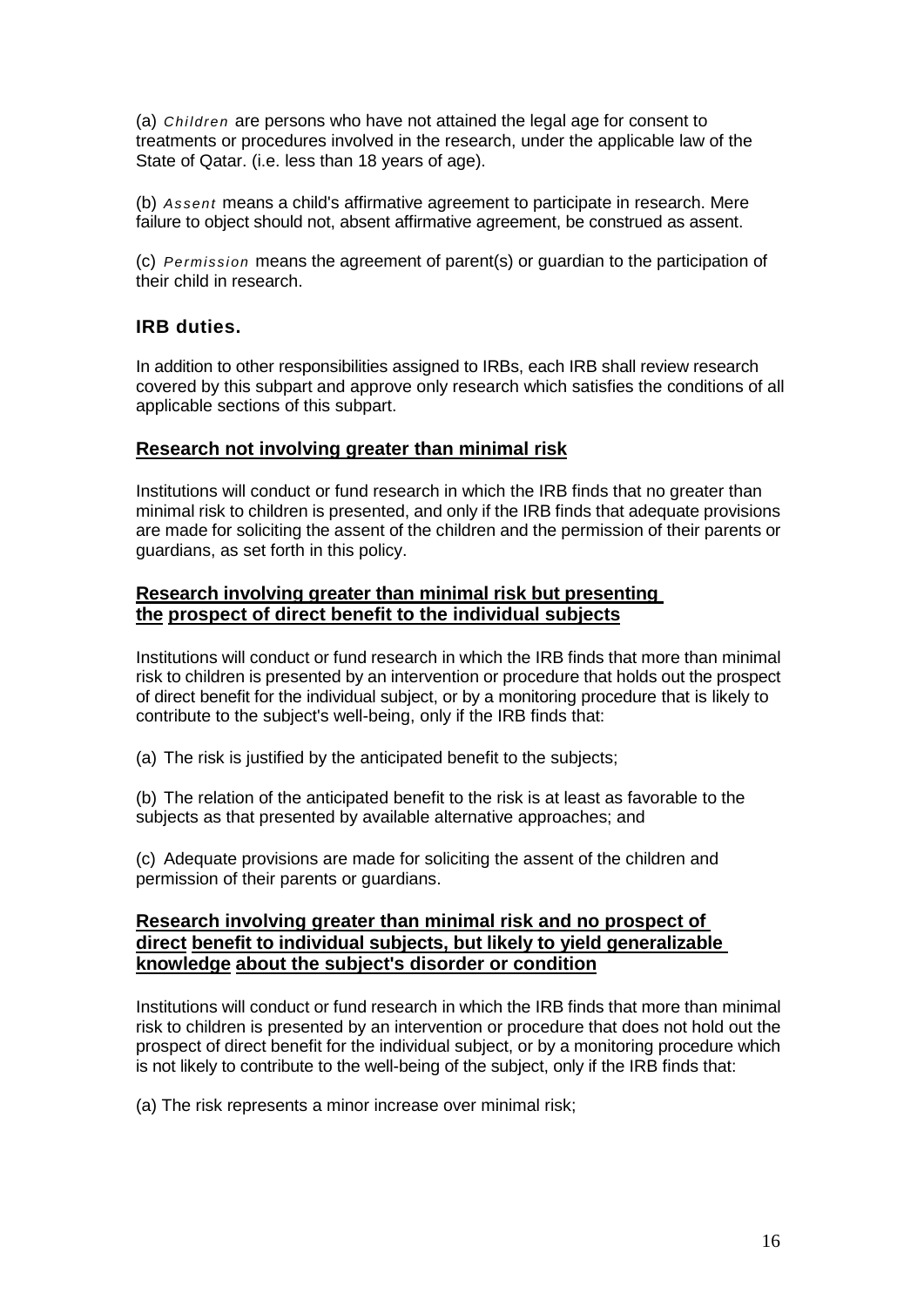(b) The intervention or procedure presents experiences to subjects that are reasonably commensurate with those inherent in their actual or expected medical, dental, psychological, social, or educational situations;

(c) The intervention or procedure is likely to yield general izable knowledge about the subjects' disorder or condition which is of vital importance for the understanding or amelioration of the subjects' disorder or condition; and

(d) Adequate provisions are made for soliciting assent of the children and permission of their parents or guardians.

#### **Research not otherwise approvable which presents an opportunity to understand, prevent, or alleviate a serious problem affecting the health or welfare of children**

Institutions will conduct or fund research that the IRB does not believe meets the requirements only if:

(a) the IRB finds that the research presents a reasonable opportunity to further the understanding, prevention, or alleviation of a serious problem affecting the health or welfare of children; and

(b) the Ministry of Public Health, after consultation with a panel of experts has determined either:

(1) that the research in fact satisfies the conditions applicable in this policy, or (2) the following: (i) the research presents a reasonable opportunity to further the understanding, prevention, or alleviation of a serious problem affecting the health or welfare of children; (ii) the research will be conducted in accordance with sound ethical principles; (iii) adequate provisions are made for soliciting the assent of children and the permission of their parents or guardians.

#### **Requirements for permission by parents or guardians and for assent by children**

(a) In addition to the determinations required under other applicable sections of this subpart, the IRB shall determine that adequate provisions are made for soliciting the assent of the children, when in the judgment of the IRB the children are capable of providing assent. In determining whether children are capable of assenting, the IRB shall take into account the ages, maturity, and psychological state of the children involved. This judgment may be made for all children to be involved in research under a particular protocol, or for each child, as the IRB deems appropriate. If the IRB determines that the capability of some or all of the children is so limited that they cannot reasonably be consulted or that the intervention or procedure involved in the research holds out a prospect of direct benefit that is important to the health or well-being of the children and is available only in the context of the research, the assent of the children is not a necessary condition for proceeding with the research. Even where the IRB determines that the subjects are capable of assenting, the IRB may still waive the assent requirement under circumstances in which consent may be waived as described above.

(b) In addition to the determinations required under other applicable sections of this subpart, the IRB shall determine, in accordance with and to the extent that consent is